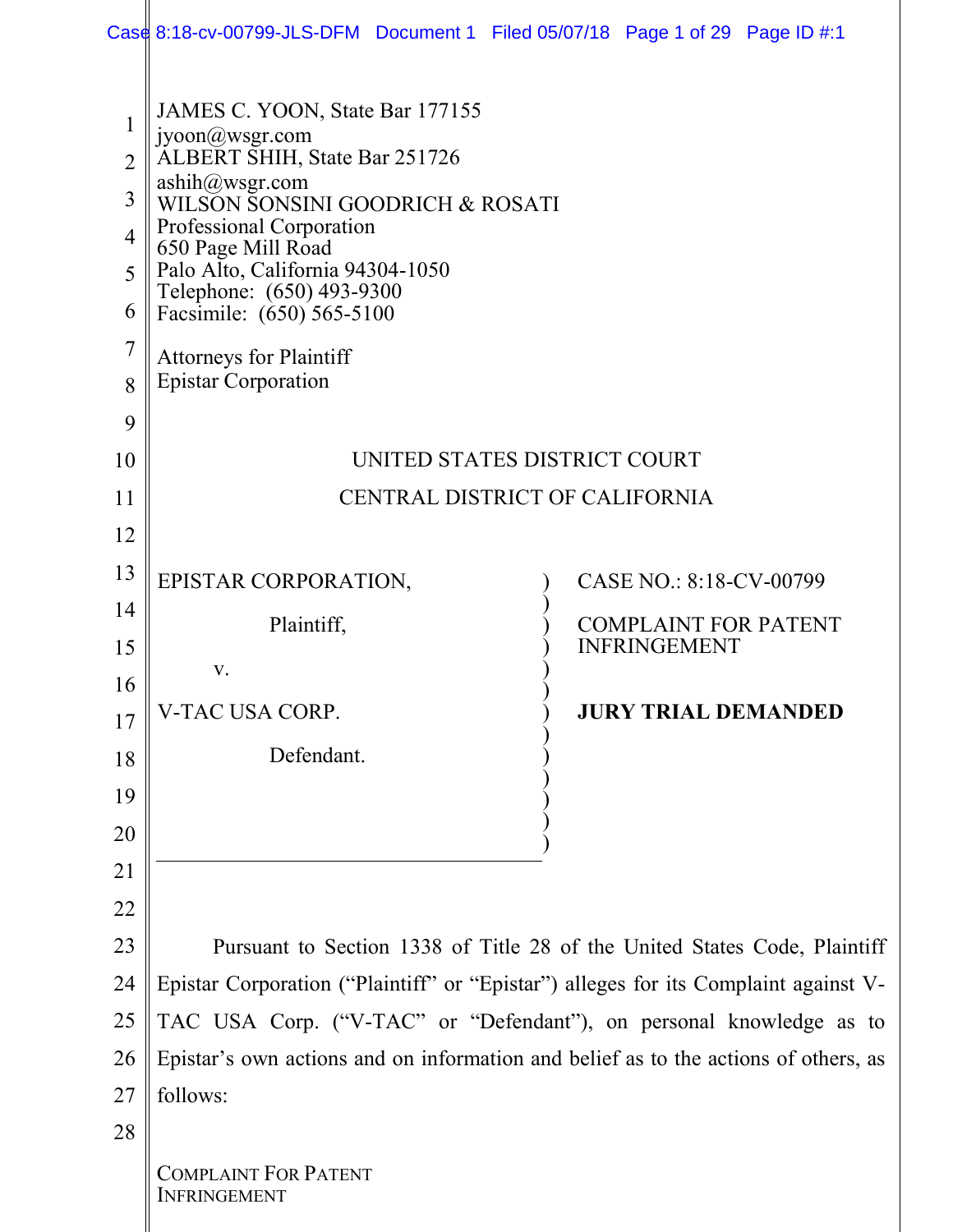| 1              | This Complaint arises under the patent laws of the United States, Title<br>1.           |  |  |  |  |
|----------------|-----------------------------------------------------------------------------------------|--|--|--|--|
| $\overline{2}$ | 35 of the United States Code. This Court has subject matter jurisdiction over this      |  |  |  |  |
| 3              | action under 35 U.S.C. § 271 et seq., 28 U.S.C. §§ 1331 and 1338(a).                    |  |  |  |  |
| 4              | <b>THE PARTIES</b>                                                                      |  |  |  |  |
| 5              | Plaintiff Epistar is a Taiwanese corporation with its principal place of<br>2.          |  |  |  |  |
| 6              | business at 21 Li-Hsin Road, Hsinchu Science Park, Hsinchu 300, Taiwan. Epistar         |  |  |  |  |
| 7              | is one of the world's leading manufacturers of light-emitting diodes ("LED").           |  |  |  |  |
| 8              | Upon information and belief, Defendant V-TAC USA Corp. ("V-TAC<br>3.                    |  |  |  |  |
| 9              | USA") is a New York company having a principal place of business at 1815                |  |  |  |  |
| 10             | Ritchey Street, Unit B, Santa Ana, California 92705.                                    |  |  |  |  |
| 11             | Defendant operates offices in this State and District that sell the<br>$\overline{4}$ . |  |  |  |  |
| 12             | products alleged herein to infringe Epistar's patents-in-suit.                          |  |  |  |  |
| 13             | <b>JURISDICTION AND VENUE</b>                                                           |  |  |  |  |
| 14             | The Court may exercise personal jurisdiction over Defendant because<br>5.               |  |  |  |  |
| 15             | Defendant has continuous and systematic contacts with the Central District of           |  |  |  |  |
| 16             | California and, on information and belief, does business in this District.              |  |  |  |  |
| 17             | Defendant conducts business in this District by importing, marketing,<br>6.             |  |  |  |  |
| 18             | offering for sale, and selling its infringing products in this District.                |  |  |  |  |
| 19             | On information and belief, Defendant is a division of V-TAC Exports,<br>7.              |  |  |  |  |
| 20             | Ltd. ("V-TAC Exports"), a United Kingdom company, through which V-TAC                   |  |  |  |  |
| 21             | Exports imports and sells infringing LED Filament Bulbs. See                            |  |  |  |  |
| 22             | https://www.vtacexports.com/english/our-distributors (last visited May 1, 2018).        |  |  |  |  |
| 23             | For example on its website, V-TAC Exports provides a hyperlink for Defendant's          |  |  |  |  |
| 24             | website and contact email address as its United States "distributor." Id.               |  |  |  |  |
| 25             | Defendant offers to sell and sells infringing LED Filament Bulbs in<br>8.               |  |  |  |  |
| 26             | this District through its website. See, e.g., Figure 1 (V-TAC 2018 European             |  |  |  |  |
| 27             | catalogue); Figure 2, available at https://v-tacusa.com/vt-5115d-6w-a19-clear-          |  |  |  |  |
| 28             | filament-bulb-colorcode-2700k-e26.html (last visited May 1, 2018).                      |  |  |  |  |
|                | <b>COMPLAINT FOR PATENT</b><br>$-2-$<br><b>INFRINGEMENT</b>                             |  |  |  |  |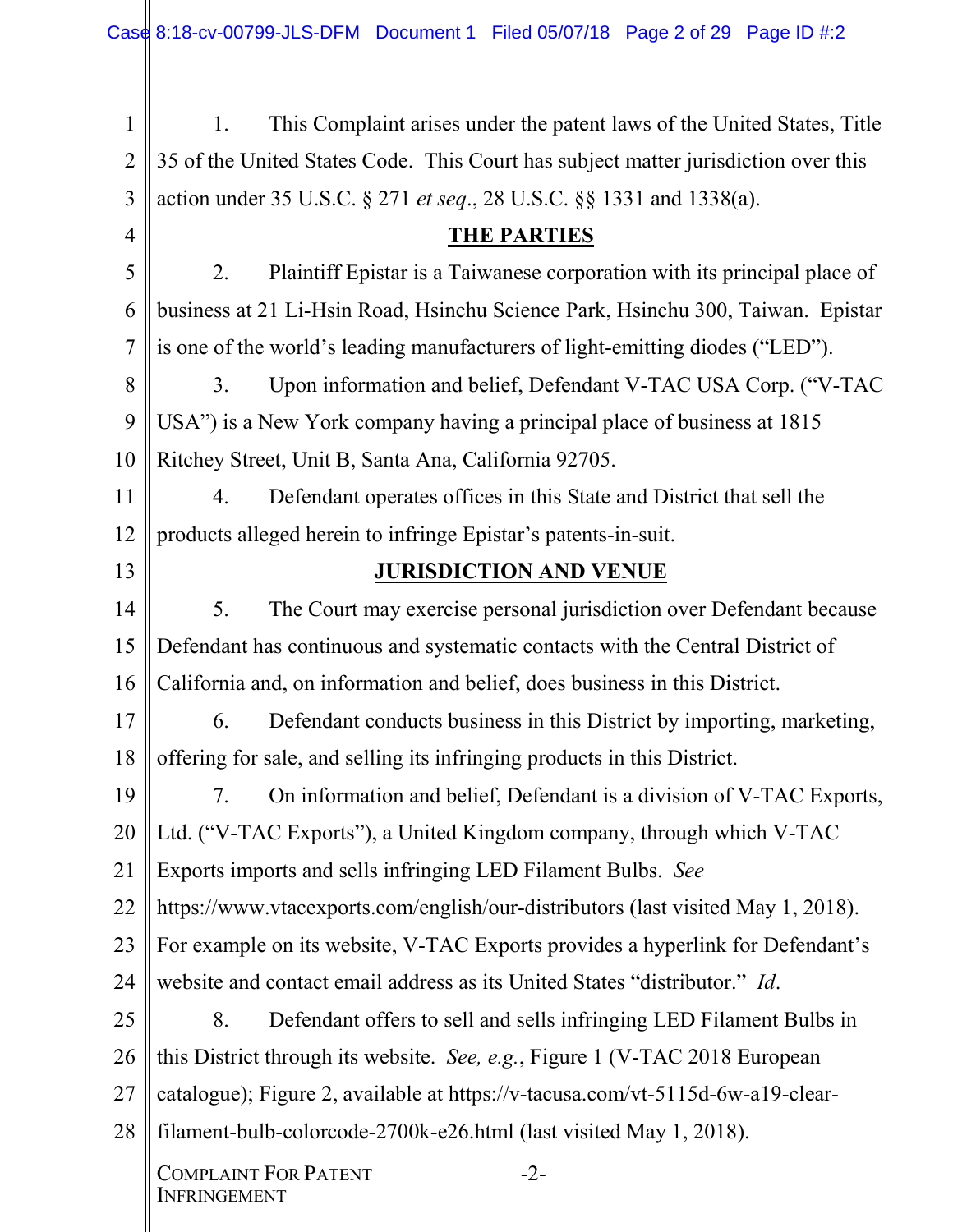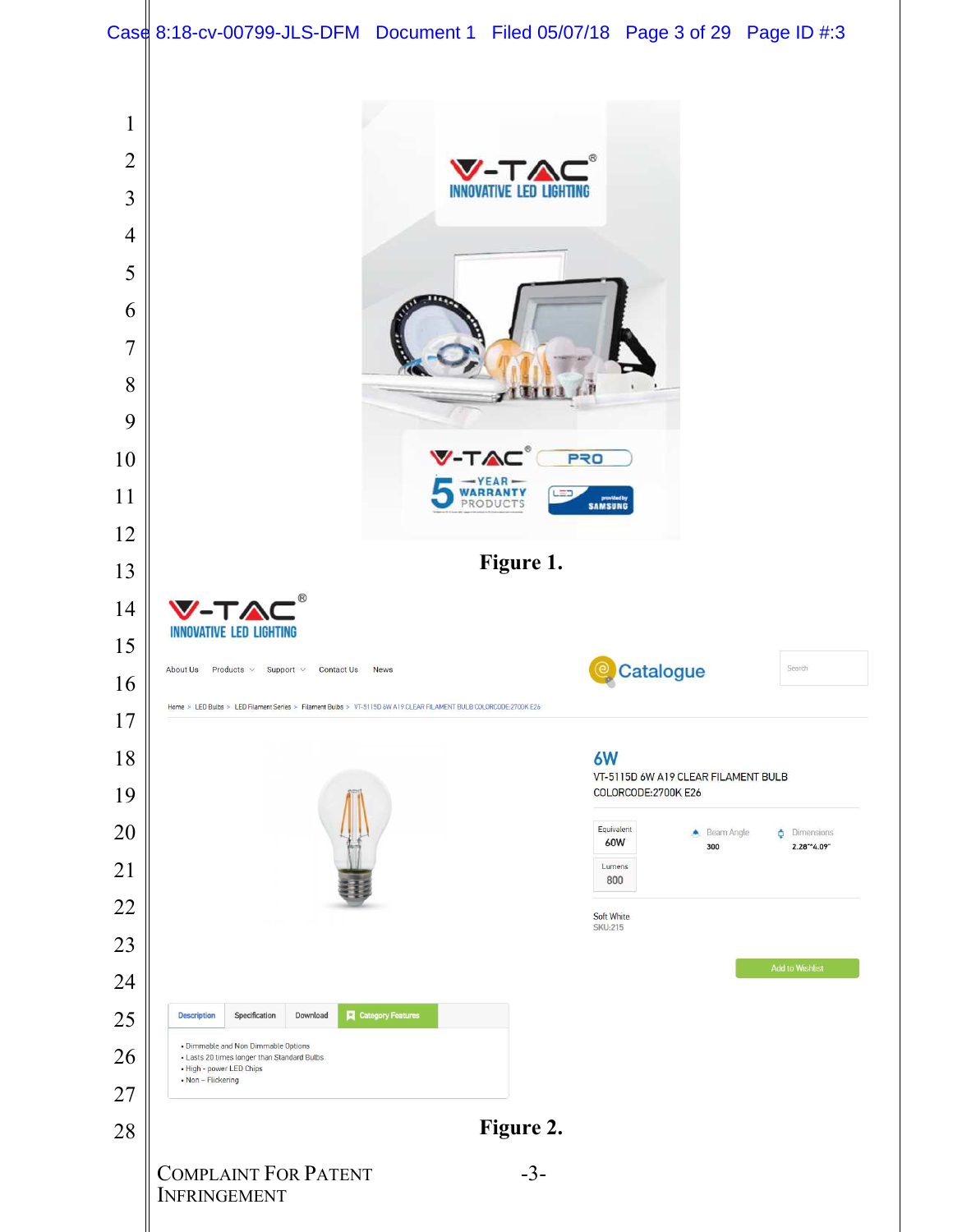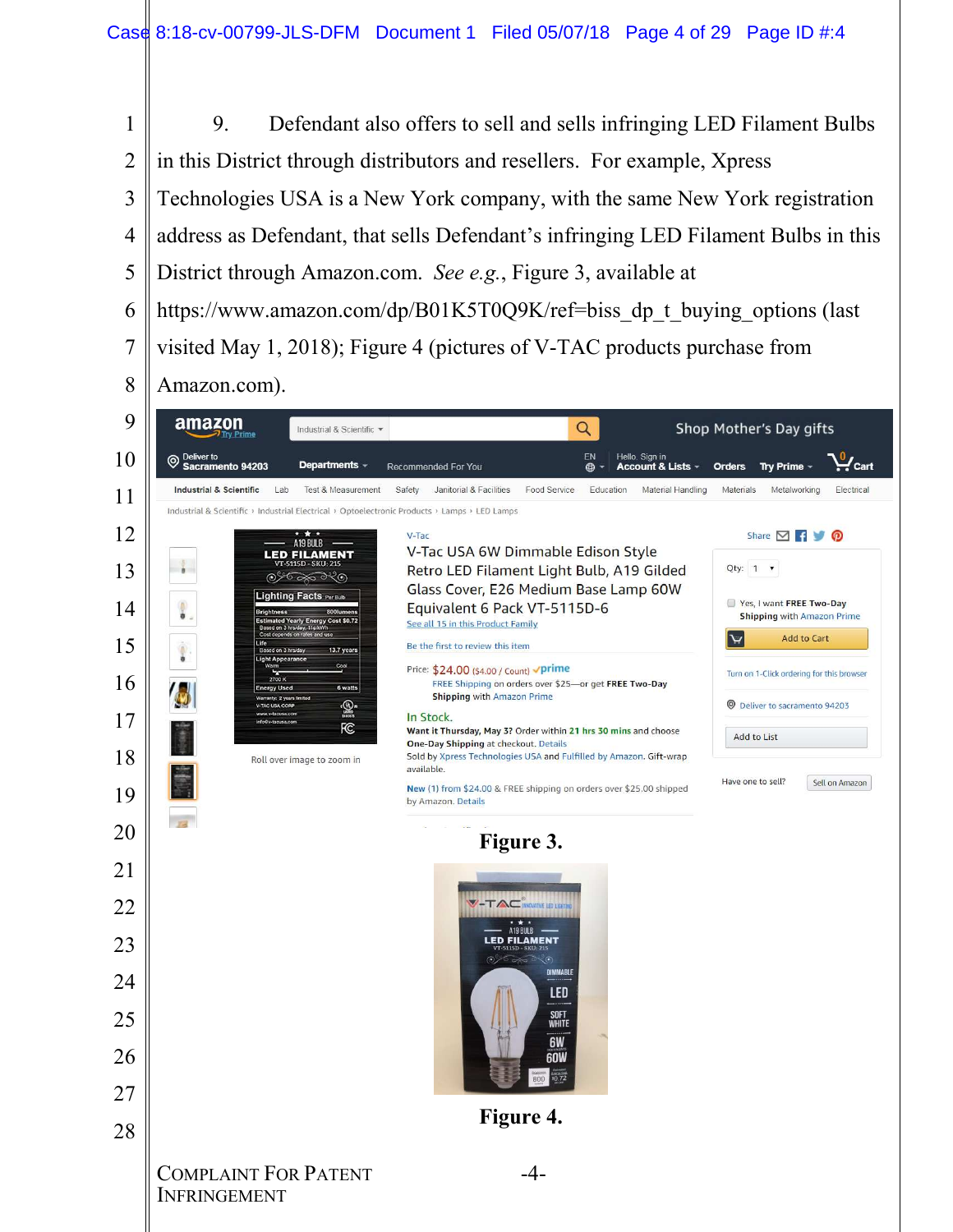10. Defendant V-TAC USA also maintains its USA Headquarters in this District at 1815 Ritchey Street, Unit B, Santa Ana, California 92705. *See* Figures 5-7. V-T/ **INNOVATIVE LED LIGHTING**  <sup>e</sup> Catalogue Products  $\times$  Support  $\times$ Search About Us Contact Us News 





COMPLAINT FOR PATENT INFRINGEMENT

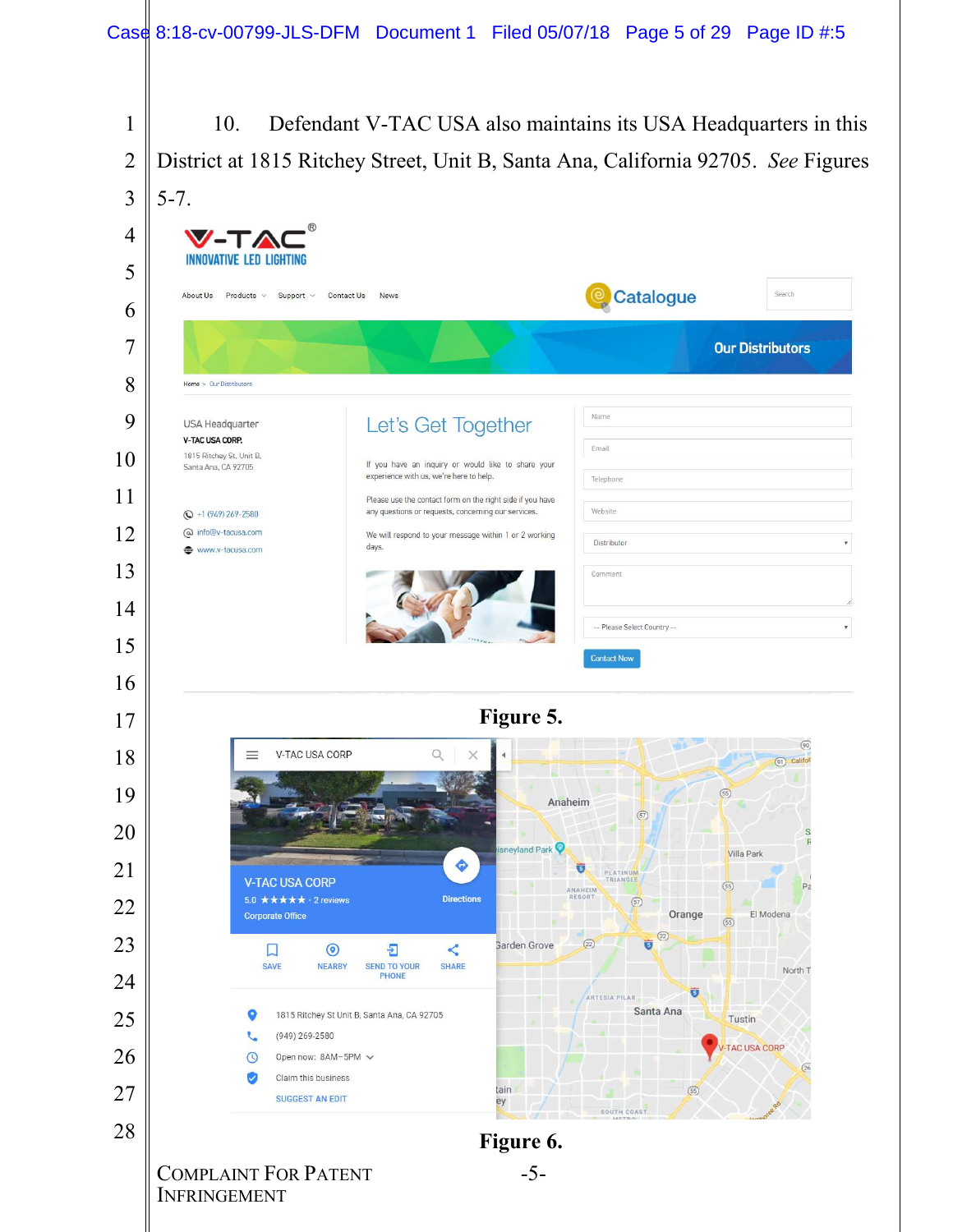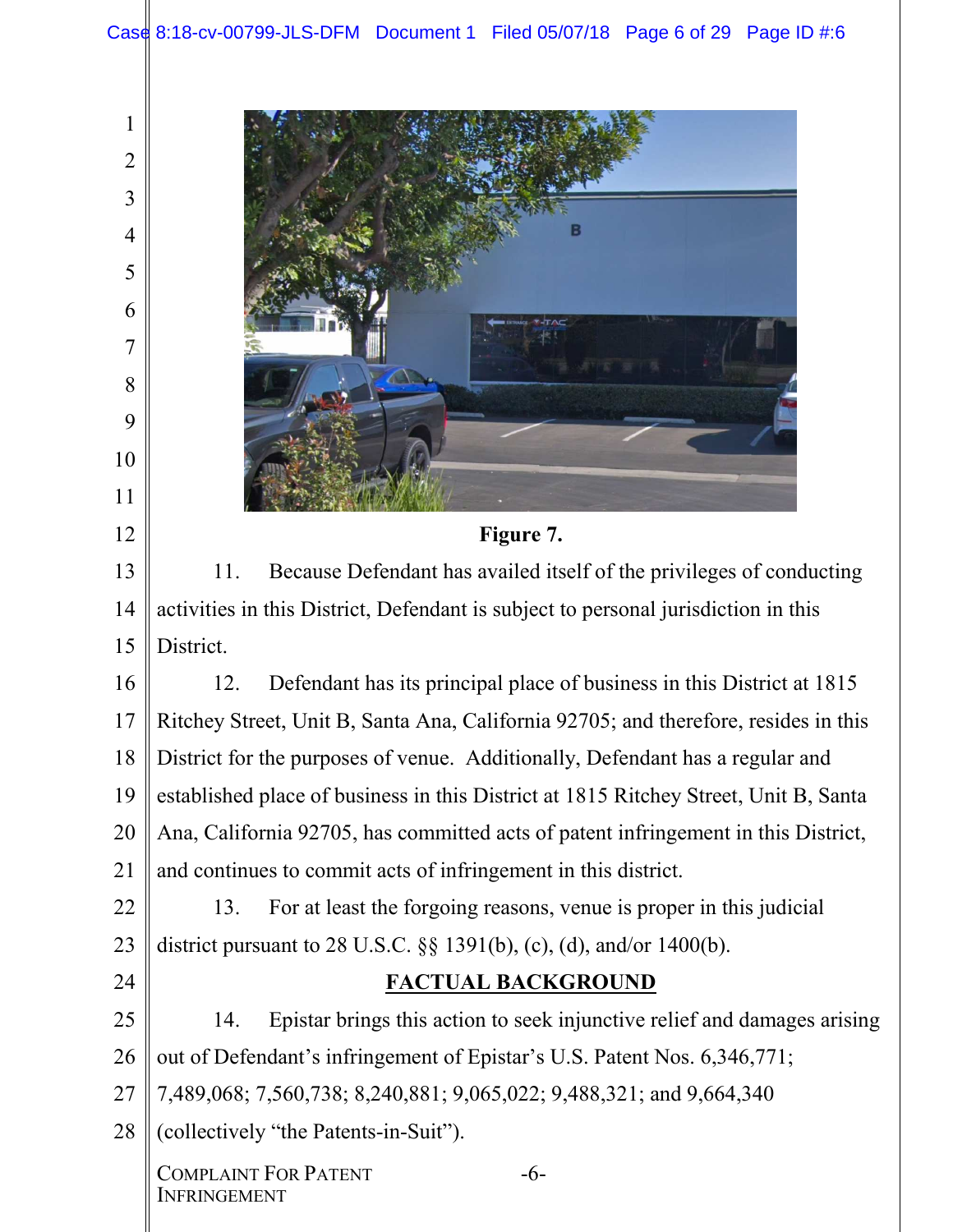#### **Epistar**

2 3 4 5 6 7 8 9 15. Founded in 1996, Epistar is a worldwide leader in developing, implementing, and providing the technologies behind LED products. Epistar develops and provides a broad range of LED products and services that inject the benefits of solid state lighting into everyday life. Epistar has worked with some of the most well-known brands around the world, popularizing LED applications on cell phone screens, laptops, television, and much more. With approximately 4,100 employees worldwide, Epistar is now one of the largest manufacturers of LEDs in the world.

10 11 16. Since its founding, Epistar has been widely recognized as "one of the pioneers in the LED filament industry." *See*

12 13 14 15 16 17 18 19 20 http://www.ledinside.com/interview/2016/7/epistar\_improves\_product\_structure\_a nd profitability by specializing in niche led lighting applications (last visited May 1, 2018). During the past two decades, Epistar has invested millions of U.S. dollars, and the time and dedication of hundreds of engineers, annually in research and development work, culminating in highly successful LED technologies and ushering in the LED era. Epistar has received numerous industry awards over the years for its innovations in LED technology. Recently, Epistar received an Outstanding Photonics Product Award at the 13th International Nano Exposition for the design of its Flexible LED Lighting System.

21 22 23 24 17. Epistar LED products are used for a variety of applications, including cell phone screens, laptops, televisions, the automotive industry, and home lighting. Epistar's patented technologies embodied in its LED products inject the benefits of solid state, LED, lighting into everyday life. *See, e.g.*, Figure 8.

25 26

1

27

28

COMPLAINT FOR PATENT **INFRINGEMENT**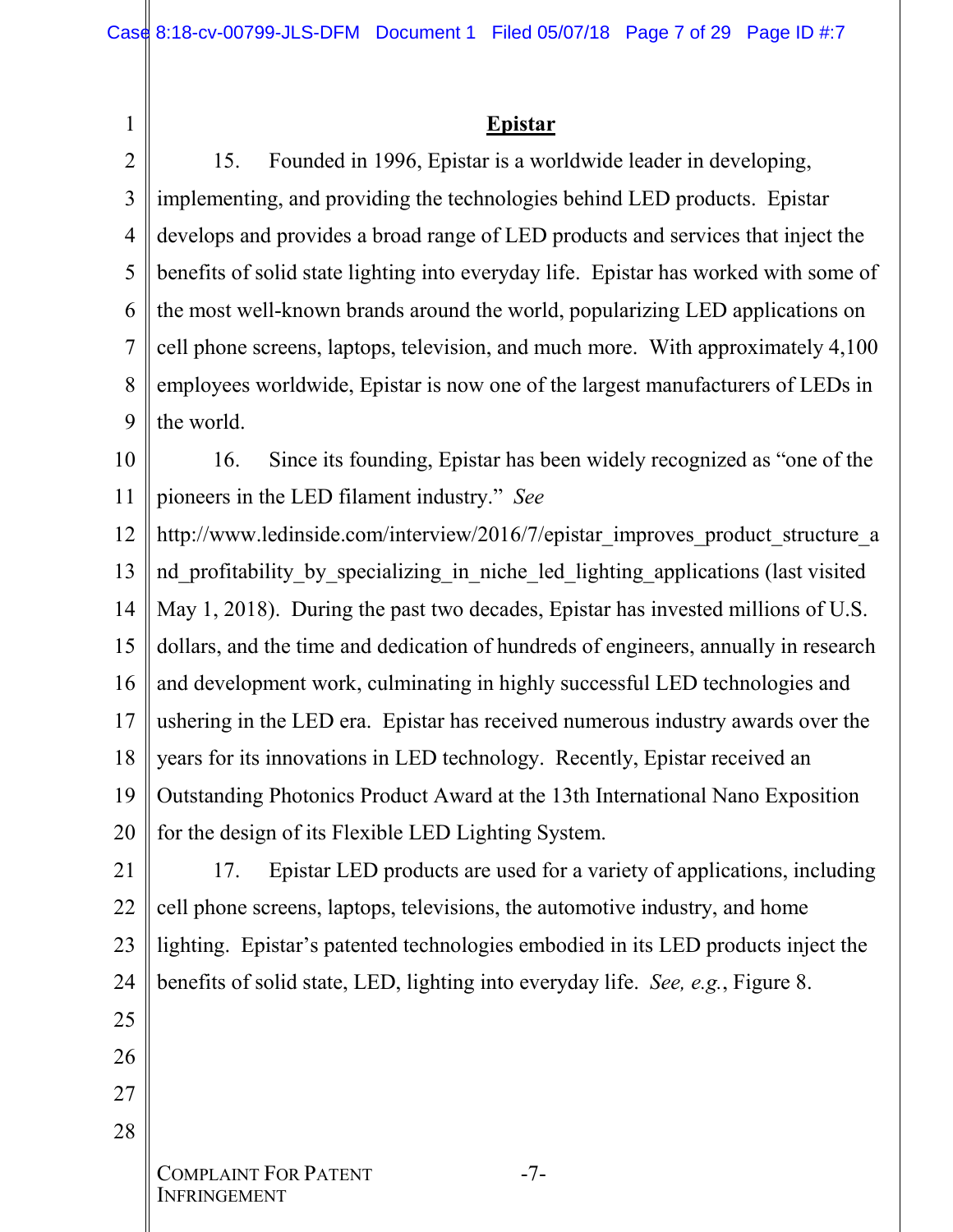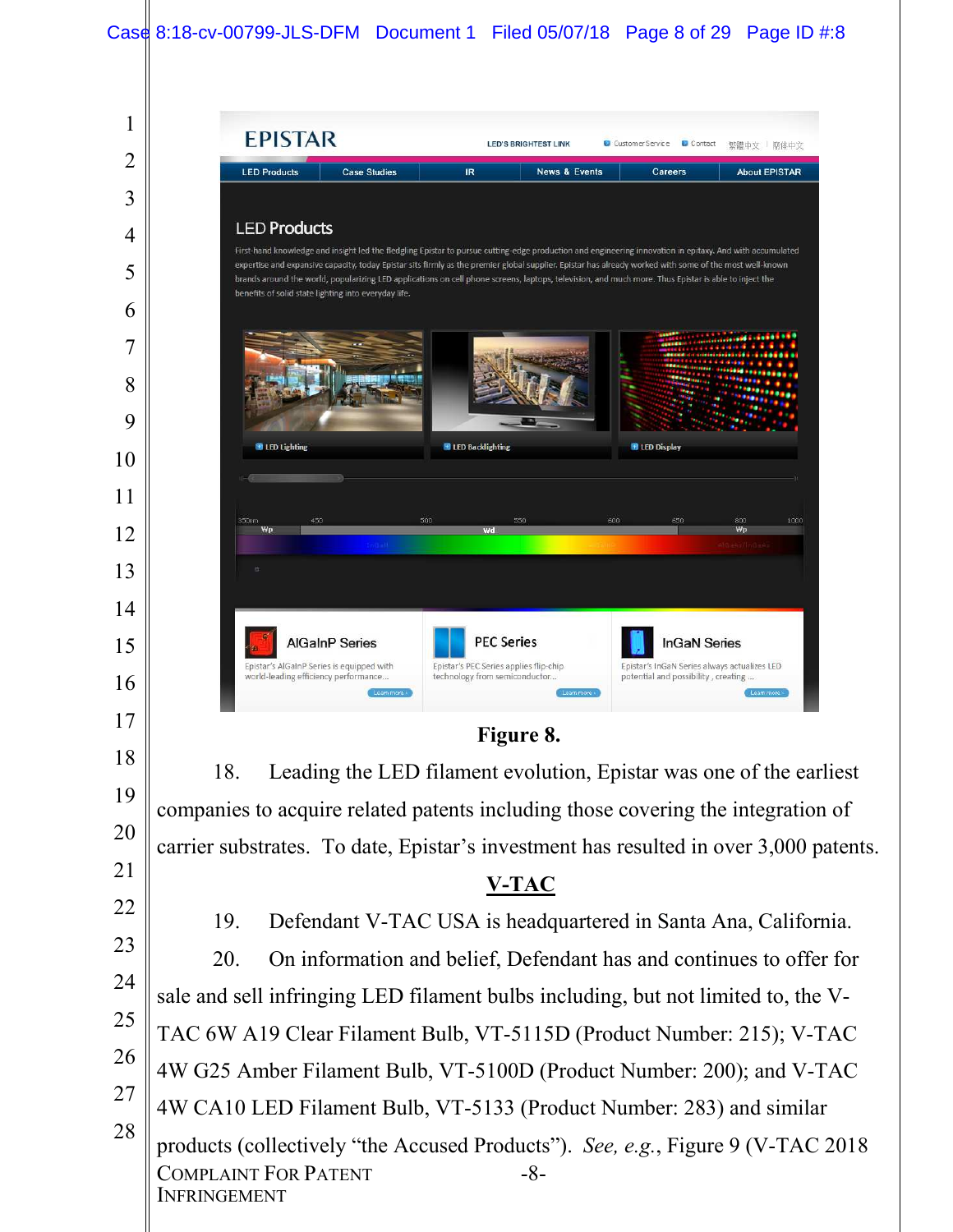European catalogue); Figure 9, available at https://v-tacusa.com/vt-5115d-6w-a19- 1 2 clear-filament-bulb-colorcode-2700k-e26.html (last visited May 1, 2018). 3 4 V-5 **INNOVATIVE LED LIGHTING** 6 7 8 9 10 11  $1010$ 子节 12 **PRO** 13 YEAR **WARRANTY** LED<sup>1</sup> 14 provided by<br>SAMSUNG **PRODUCTS** 15 **Figure 9.**  16 17 V-TAO **INNOVATIVE LED LIGHTING** 18 About Us Products v Support v Contact Us News Catalogue Search 19 Home > LED Bulbs > LED Filament Series > Filament Bulbs > VT-5115D 6W A19 CLEAR FILAMENT BULB COLORCODE:2700K E26 20 6W VT-5115D 6W A19 CLEAR FILAMENT BULB 21 COLORCODE:2700K E26  $\phi$  Dimensions Equivalen Beam Angle 22 60W 300  $2.28^{+4}6.09^{+}$ Lumens 800 23 Soft White **SKU:215** 24 25 Description Specification Download **Category Features** 26 . Dimmable and Non Dimmable Options - Lasts 20 times longer than Standard Bulbs<br>- High - power LED Chips<br>- Non – Flickering 27 28 **Figure 10.**  COMPLAINT FOR PATENT -9- INFRINGEMENT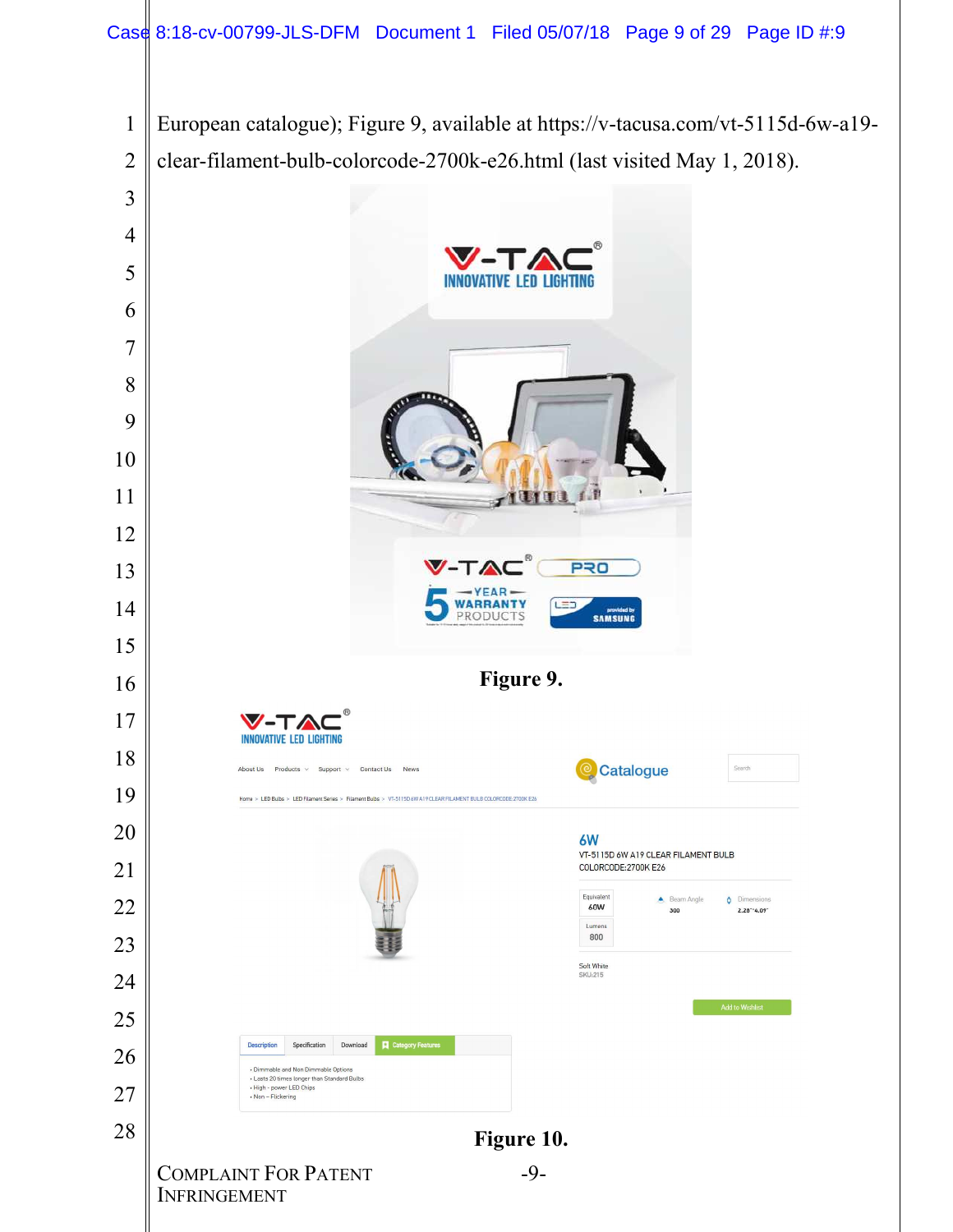1 2 3 21. The Accused Products contain a variety of electrical components used to control various aspects of the operation of the LED bulb. The Accused Products are assembled with pre-configured electrical components.

4 5 6 7 8 22. As its Amazon web page explains, the V-TAC 6W A19 Clear Filament Bulb, VT-5115D, is an LED Bulb that has "old fashioned style filaments glowing with clear light, just like the originals invented by Thomas Edison." *See* https://www.amazon.com/dp/B01K5T0Q9K/ref=biss dp\_t\_buying\_options (last visited May 1, 2018).

9 10 23. The V-TAC 6W A19 Clear Filament Bulb, VT-5115D, retails for around \$4.00 per LED bulb.

# 11

20

# **The Commercial LED Market**

12 13 14 15 24. With constant innovation in emission efficiency and product design by companies like Epistar, the commercial LED industry is still growing at a promising rate. Industry reports indicate that "LED Lighting market to Worth USD 33.1B as Market Penetration Rate Hit 52% by 2017."

16 17 18 19 http://www.ledinside.com/intelligence/2016/11/ledinside led lighting market to worth\_usd\_33\_1b\_as\_market\_penetration\_rate\_hit\_52\_by\_2017 (last visited May 1, 2018). "In addition, American major manufacturers are actively developing LED lighting business, with the rising LED lighting penetration rate." *Id*.

# **The Patents-in-Suit**

21 22 23 24 25. The Patents-in-Suit represent key achievements of Epistar's continuous research and development efforts. These patents enhance the performance of LED filament bulbs and, as a result, help drive demand for Epistar's products.

25 26 27 28 26. U.S. Patent No. 6,346,771 ("the '771 patent"), entitled "High Power LED Lamp," issued on February 12, 2002 and lists Hassan Paddy Abdel Salam as the inventor. Epistar is the owner and assignee of all right, title, and interest in and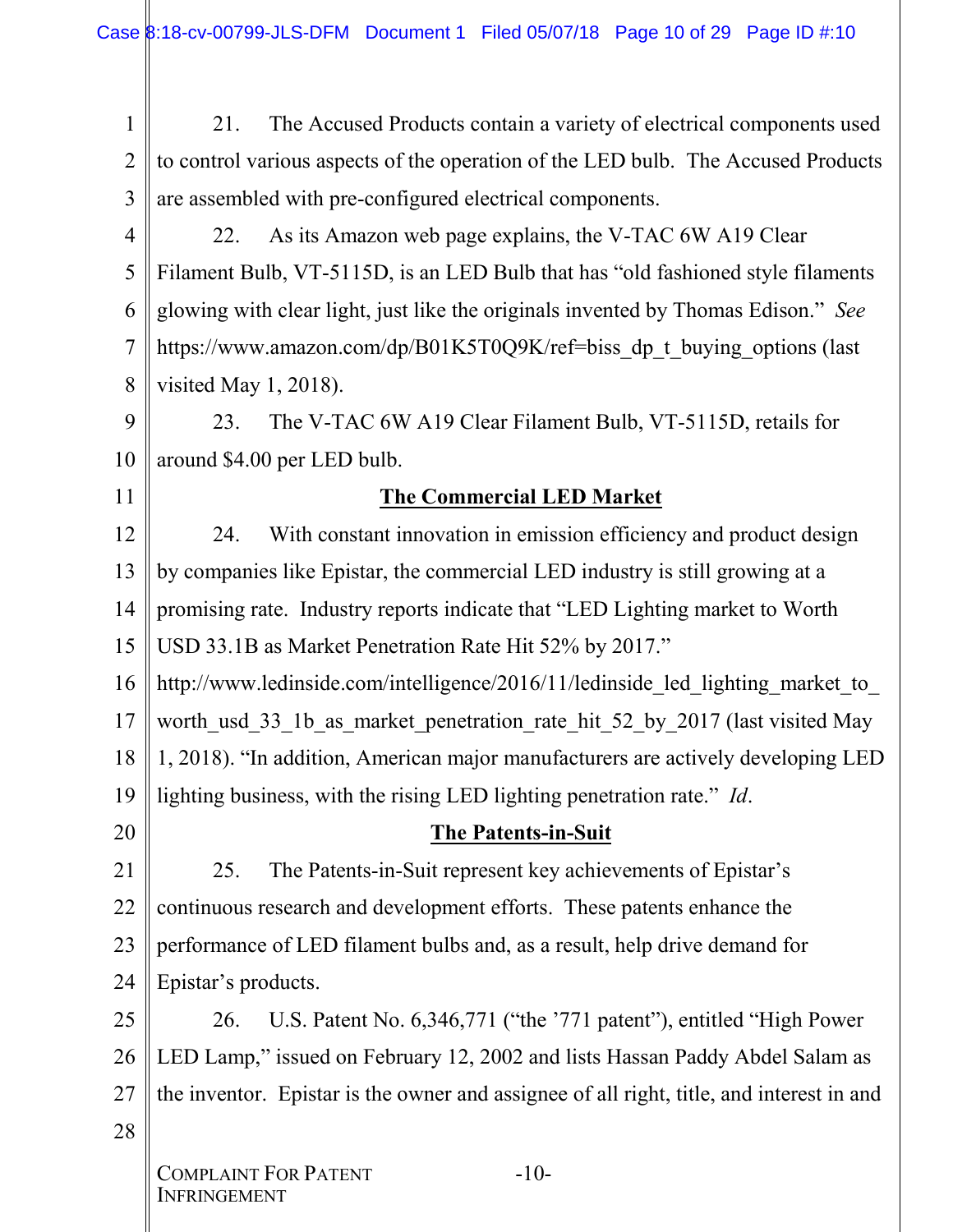1 2 to the'771 patent. A true and correct copy of the '771 patent is attached hereto as Exhibit 1.

3 4 5 6 7 27. U.S. Patent No. 7,489,068 ("the '068 patent"), entitled "Light Emitting Device," issued on February 10 ,2009 and lists Min-Hsun Hsieh, Ta-Cheng Hsu, Wei-Chih Peng, and Ya-Ju Lee as the inventors. Epistar is the owner and assignee of all right, title, and interest in and to the '068 patent. A true and correct copy of the '068 patent is attached hereto as Exhibit 2.

8 9 10 11 12 28. U.S. Patent No. 7,560,738 ("the '738 patent"), entitled "Light-Emitting Diode Array Having An Adhesive Layer," issued on July 14, 2009 and lists Wen-Huang Liu as the inventor. Epistar is the owner and assignee of all right, title, and interest in and to the'738 patent. A true and correct copy of the '738 patent is attached hereto as Exhibit 3.

13 14 15 16 17 29. U.S. Patent No. 8,240,881 ("the '881 patent"), entitled "Light Emitting Device Package," issued on August 4, 2012 and lists Chia-Hiang Hsu as the inventor. Epistar is the owner and assignee of all right, title, and interest in and to the '881 patent. A true and correct copy of the '881 patent is attached hereto as Exhibit 4.

18 19 20 21 22 23 24 30. U.S. Patent No. 9,065,022 ("the '022 patent"), entitled "Light Emitting Apparatus," issued on June 23, 2015 and lists Chi-Chih Pu, Chen-Hong Lee, Shih-Yu Yeh, Wei-Kang Cheng, Shyi-Ming Pan, Siang-Fu Hong, Chih-Shu Huang, Tzu-Hsiang Wang, Shih-Chieh Tang, and Cheng-Kuang Yang as the inventors. Epistar is the owner and assignee of all right, title, and interest in and to the '022 patent. A true and correct copy of the '022 patent is attached hereto as Exhibit 5.

25 26 27 28 31. U.S. Patent No. 9,488,321 ("the '321 patent") entitled "Illumination Device with Inclined Light Emitting Element Disposed on a Transparent Substrate" issued on November 8, 2016 and lists Zhi-Ting Ye, Fen-Ren Chien, and Shyi-Ming Pan as the inventors. Epistar is the owner and assignee of all right,

-11-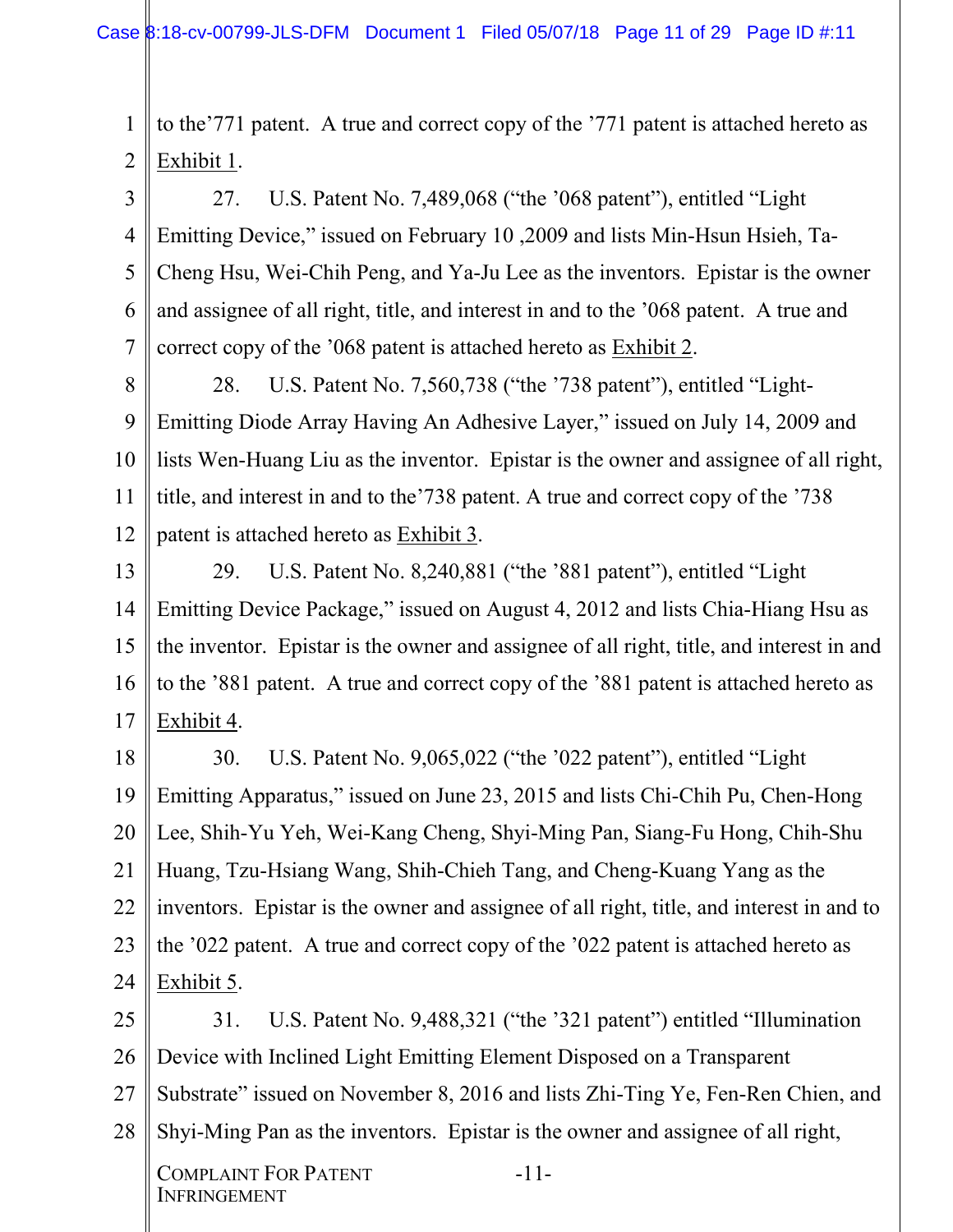1 2 title, and interest in and to the '321 patent. A true and correct copy of the '321 patent is attached hereto as Exhibit 6.

3 4 5 6 7 8 32. U.S. Patent No. 9,664,340 ("the '340 patent"), entitled "Light Emitting Device," issued on May 30, 2017 and lists Chiu-Lin Yao, Min-Hsun Hsieh, Been-Yu Liaw, Wei-Chiang Hu, Po-Hung Lai, Chun-Hung Liu, Shih-An Liao, Yu-His Sung, and Ming-Chi Hsu as the inventors. Epistar is the owner and assignee of all right, title, and interest in and to the '340 patent. A true and correct copy of the '340 patent is attached hereto as Exhibit 7.

9 10 11 12 13 14 15 16 17 18 33. On March 21, 2018, Epistar directly communicated to V-TAC Exports that the Accused Products infringe Epistar's patents. Defendant therefore had actual knowledge, or was willfully blind, of the asserted '771 patent, '068 patent, '738 patent, '881 patent, '022 patent, '321 patent, and '340 patent and/or their respective patent families at least as of March 21, 2018. Despite this knowledge, and without communicating any theory of noninfringement or making any good-faith efforts to avoid infringing the Patents-in-Suit, Defendant continued to infringe, and profit from, the Accused Products. Defendant actively, knowingly, and intentionally sells and offers to sell the Accused Products that infringe on the Patents-in-Suit.

19

20

# **FIRST CAUSE OF ACTION**

# **(Infringement of U.S. Patent No. 6,346,771)**

21 22 34. Epistar repeats and re-alleges the allegations of paragraphs 1 through 33 in their entirety.

23 24 25 26 27 28 COMPLAINT FOR PATENT 35. Defendant has infringed, either literally and/or under the doctrine of equivalents, one or more claims of the '771 patent, and continues to infringe in this District, by making, using, selling, offering for sale, and/or importing into the United States products including, but not limited to the V-TAC 6W A19 Clear Filament Bulb, VT-5115D (Product Number: 215); V-TAC 4W G25 Amber Filament Bulb, VT-5100D (Product Number: 200); and V-TAC 4W CA10 LED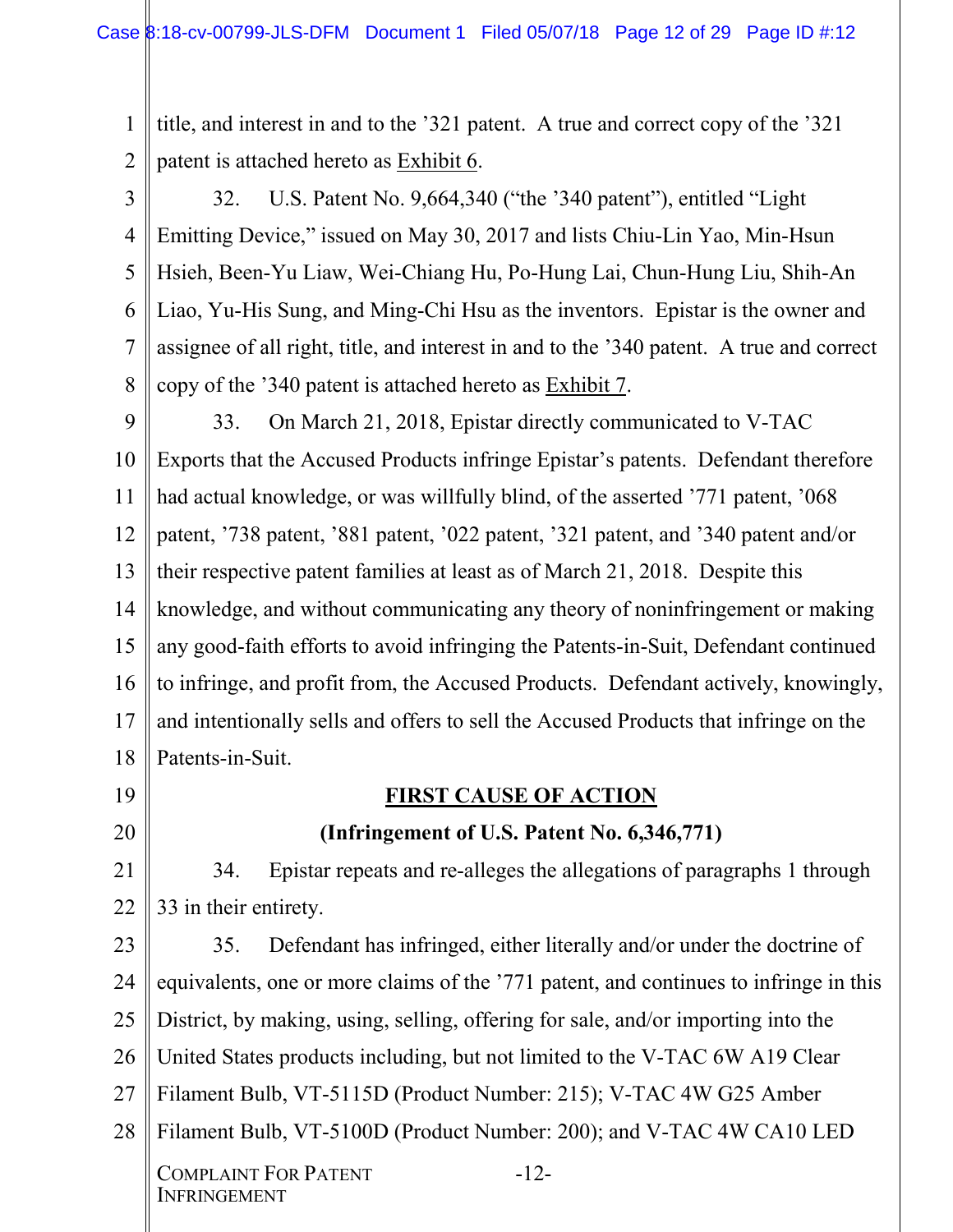1 2 3 4 Filament Bulb, VT-5133 (Product Number: 283), without the permission of Epistar. Defendant is thus liable for direct infringement of the '771 patent pursuant to 35 U.S.C. § 271(a). A representative claim chart detailing Defendant's infringement of at least claim 38 of the '771 patent is attached as Exhibit 8.

5 6 7 8 9 10 11 12 13 14 15 16 17 18 19 20 36. Defendant had pre-suit knowledge of, or was willfully blind to, the '771 patent and that the products and systems identified herein infringe, either literally and/or under the doctrine of equivalents, one or more claims of the '771 patent. Defendant has knowingly and intentionally induced and encouraged the direct infringement of the '771 patent by Defendant's customers, resellers, retailers, and end users by intentionally directing them and encouraging them to make, use, sell, and/or offer to sell within the United States and/or to import into the United States one or more devices that embody the patented invention and that incorporate the accused products and systems identified above. On information and belief, these actions include, but are not limited to: advertising the Accused Products; establishing distribution channels for the Accused Products; drafting, distributing, or making available technical specifications and catalogues for the Accused Products; and/or providing technical support or other services for the Accused Products to Defendant's customers and prospective customers. Defendant is therefore liable for indirect infringement of the '771 patent pursuant to 35 U.S.C. § 271(b).

21 22 23 24 25 26 27 28 37. Defendant had pre-suit knowledge of, or was willfully blind to, the '771 patent and that the products and systems identified infringe, either literally and/or under the doctrine of equivalents, one or more claims of the '771 patent. Defendant has and continues to contributorily infringe, and will continues to contributorily infringe, either literally and/or under the doctrine of equivalents, one or more claims of the '771 patent. Defendant has knowingly and intentionally contributorily infringed the '771 patent by offering to sell, selling, and/or importing into the United States a component constituting a material part of the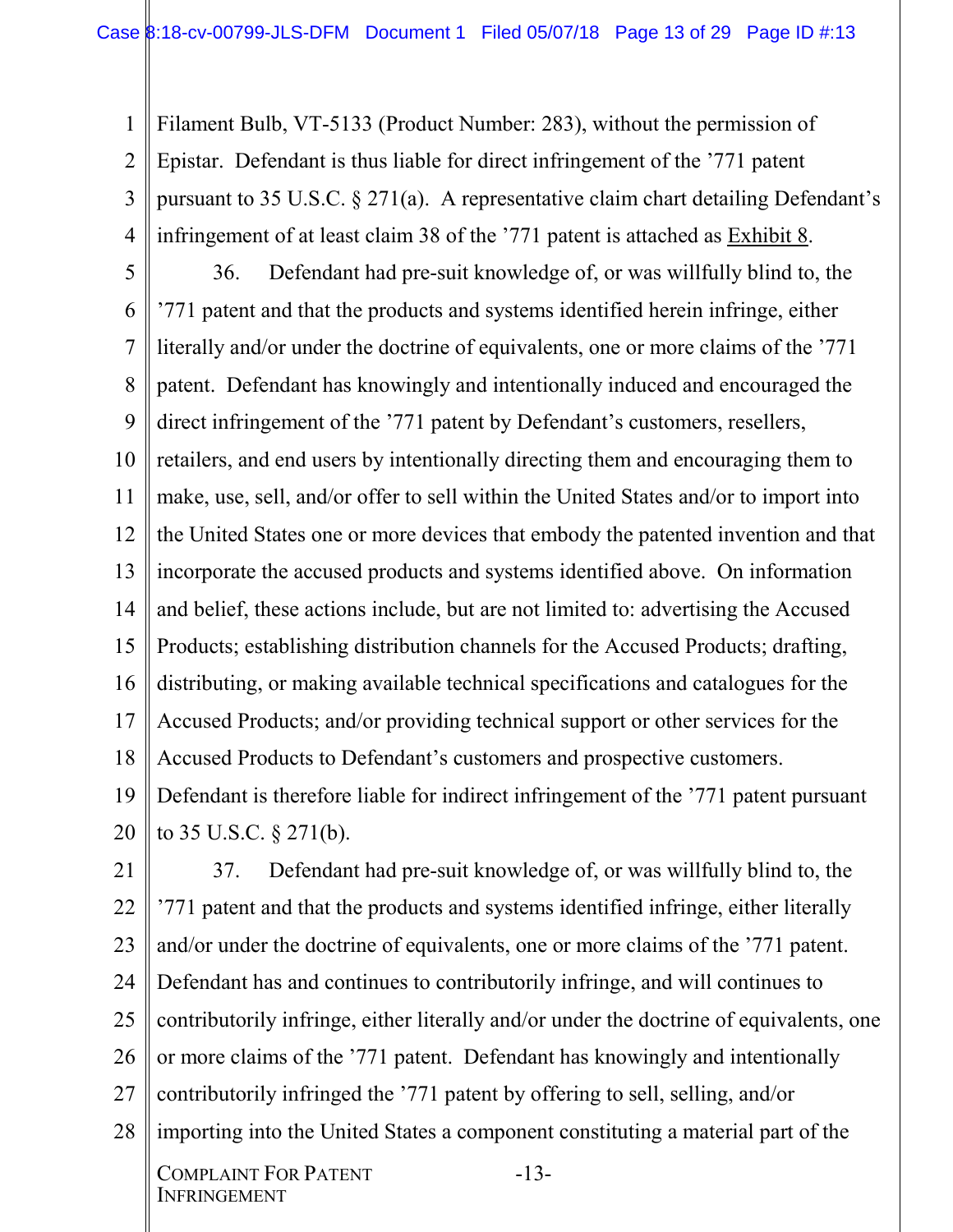1 2 3 4 5 invention disclosed in the '771 patent, knowing the same to be made or adapted specifically for use in the infringement of the '771 patent, and not a staple article or commodity of commerce suitable for substantial non-infringing use. Defendant is therefore liable for indirect infringement of the '771 patent pursuant to 35 U.S.C.  $$271(c)$ .

6

15

16

7 8 9 38. Unless enjoined by this Court, Defendant will continue to infringe the '771 patent, and Epistar will continue to suffer irreparable harm for which there is no adequate remedy at law. Accordingly, Epistar is entitled to preliminary and permanent injunctive relief against such infringement pursuant to 35 U.S.C. § 283.

10 11 12 13 14 39. Defendant acted in a manner that was willful, malicious, in bad-faith, deliberate, consciously wrongful, or flagrant. As a result of Defendant's infringement of the '771 patent, Epistar has been and continues to be irreparably injured in its business and property rights, and is entitled to recover damages for such injuries pursuant to 35 U.S.C. § 284 in an amount to be determined at trial.

#### **SECOND CAUSE OF ACTION**

# **(Infringement of U.S. Patent No. 7,489,068)**

17 18 40. Epistar repeats and re-alleges the allegations of paragraphs 1 through 39 in their entirety.

19 20 21 22 23 24 25 26 27 28 41. Defendant has infringed, either literally and/or under the doctrine of equivalents, one or more claims of the '068 patent and continues to infringe in this District, by making, using, selling, offering for sale, and/or importing into the United States products including, but not limited to, the V-TAC 6W A19 Clear Filament Bulb, VT-5115D (Product Number: 215), without the permission of Epistar. Defendant is thus liable for direct infringement of the '068 patent pursuant to 35 U.S.C. § 271(a). A representative claim chart detailing Defendant's infringement of at least claim 1 of the '068 patent is attached as Exhibit 9. 42. Defendant had pre-suit knowledge of, or was willfully blind to, the '068 patent and that the products and systems identified herein infringe, either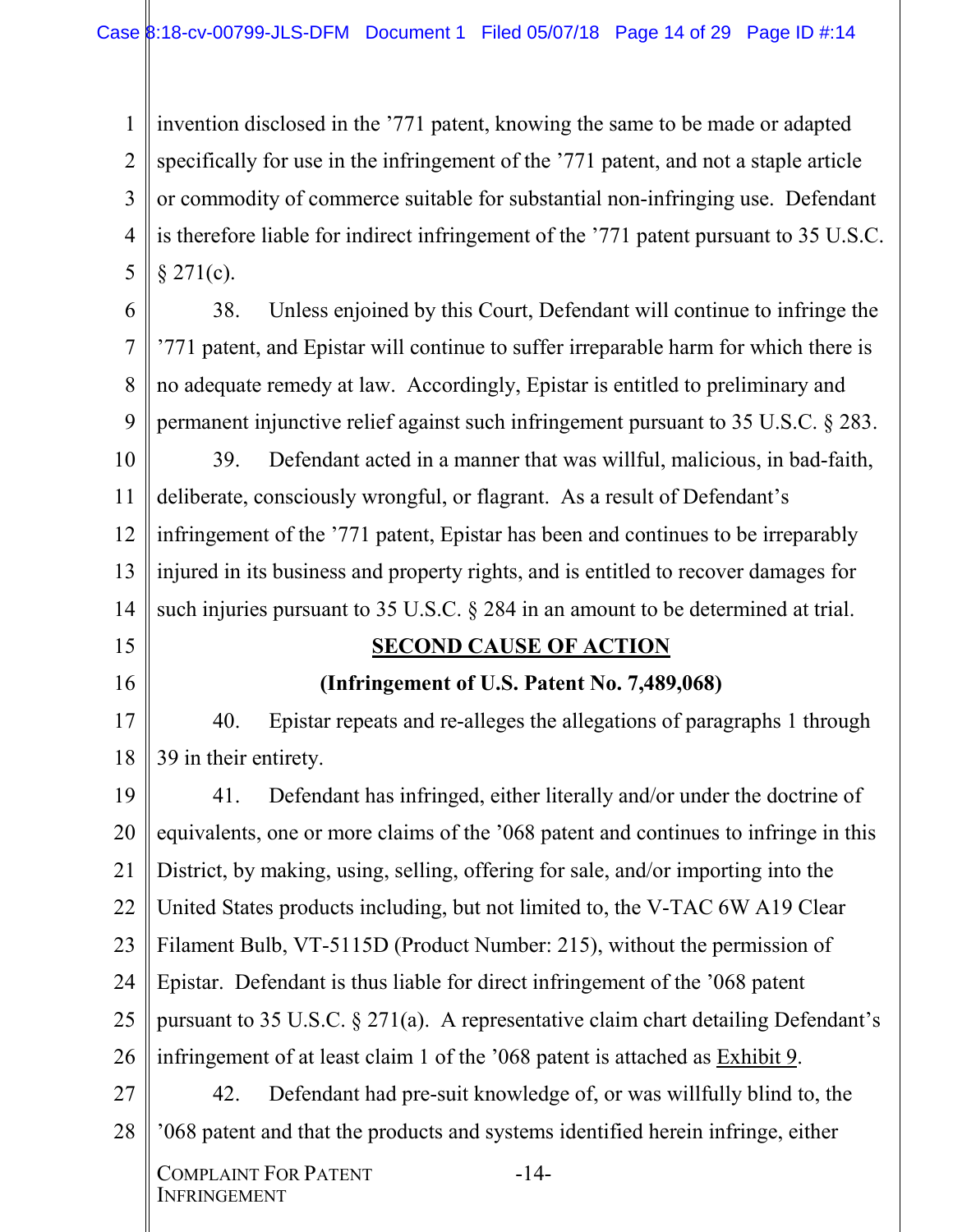1 2 3 4 5 6 7 8 9 10 11 12 13 14 literally and/or under the doctrine of equivalents, one or more claims of the '068 patent. Defendant has knowingly and intentionally induced and encouraged the direct infringement of the '068 patent by Defendant's customers, resellers, retailers, and end users by intentionally directing them and encouraging them to make, use, sell, and/or offer to sell within the United States and/or to import into the United States one or more devices that embody the patented invention and that incorporate the accused products and systems identified above. On information and belief, these actions include, but are not limited to: advertising the Accused Products; establishing distribution channels for the Accused Products; drafting, distributing, or making available technical specifications and catalogues for the Accused Products; and/or providing technical support or other services for the Accused Products to Defendant's customers and prospective customers. Defendant is therefore liable for indirect infringement of the '068 patent pursuant to 35 U.S.C. § 271(b).

15 16 17 18 19 20 21 22 23 24 25 26 27 43. Defendant had pre-suit knowledge of, or was willfully blind to, the '068 patent and that the products and systems identified infringe, either literally and/or under the doctrine of equivalents, one or more claims of the '068 patent. Defendant has and continues to contributorily infringe, and will continue to contributorily infringe, either literally and/or under the doctrine of equivalents, one or more claims of the '068 patent. Defendant has knowingly and intentionally contributorily infringed the '068 patent by offering to sell, selling, and/or importing into the United States a component constituting a material part of the invention disclosed in the '068 patent, knowing the same to be made or adapted specifically for use in the infringement of the '068 patent, and not a staple article or commodity of commerce suitable for substantial non-infringing use. Defendant is therefore liable for indirect infringement of the '068 patent pursuant to 35 U.S.C.  $§$  271(c).

28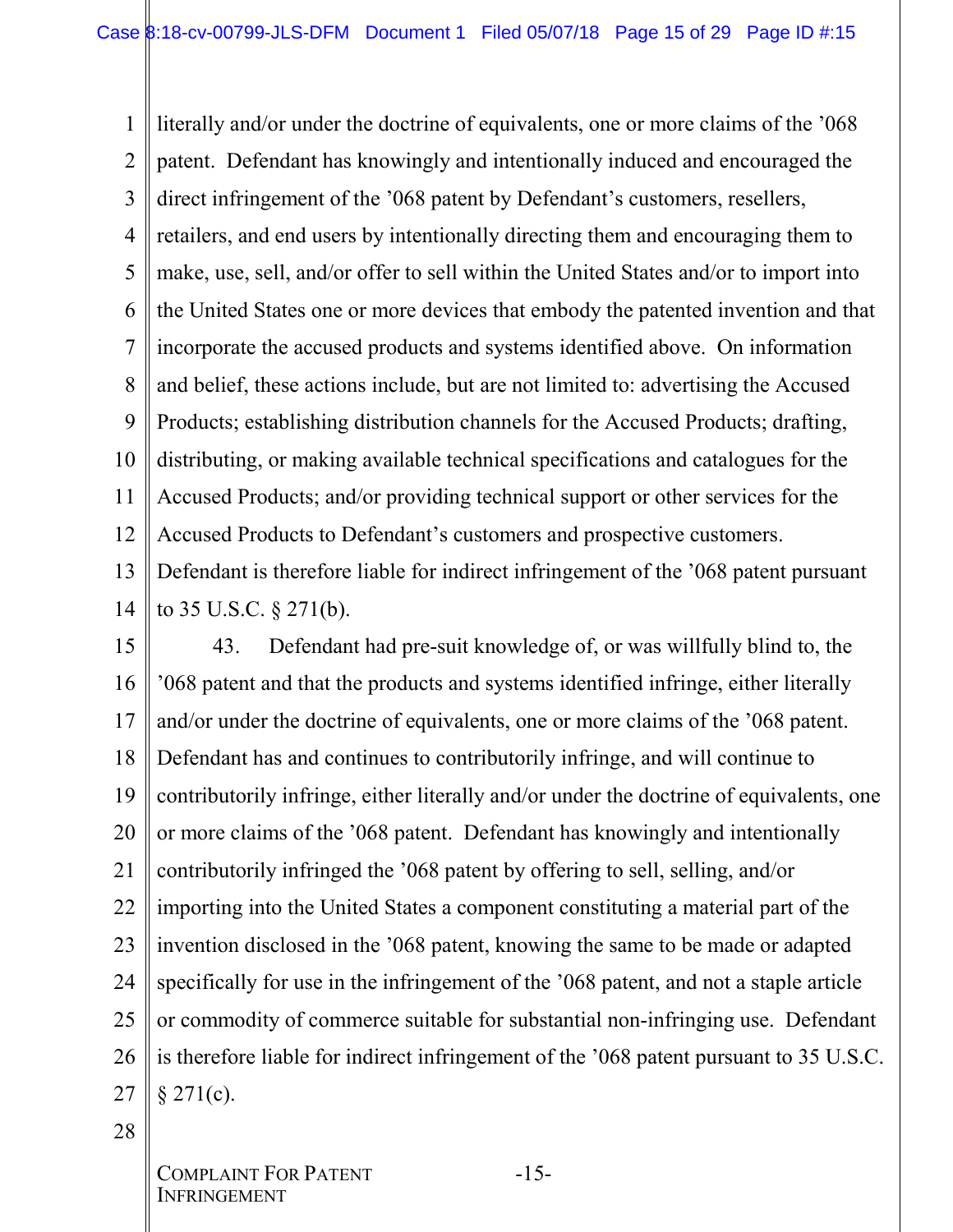1 2 3 4 44. Unless enjoined by this Court, Defendant will continue to infringe the '068 patent, and Epistar will continue to suffer irreparable harm for which there is no adequate remedy at law. Accordingly, Epistar is entitled to preliminary and permanent injunctive relief against such infringement pursuant to 35 U.S.C. § 283.

5 6 7 8 9 45. Defendant acted in a manner that was willful, malicious, in bad-faith, deliberate, consciously wrongful, or flagrant. As a result of Defendant's infringement of the '068 patent, Epistar has been and continues to be irreparably injured in its business and property rights, and is entitled to recover damages for such injuries pursuant to 35 U.S.C. § 284 in an amount to be determined at trial.

10

11

# **THIRD CAUSE OF ACTION**

# **(Infringement of U.S. Patent No. 7,560,738)**

12 13 46. Epistar repeats and re-alleges the allegations of paragraphs 1 through 45 in their entirety.

14 15 16 17 18 19 20 21 22 23 47. Defendant has infringed, either literally and/or under the doctrine of equivalents, one or more claims of the '738 patent, and continues to infringe in this District by making, using, selling, offering for sale, and/or importing into the United States products including, but not limited to the V-TAC 6W A19 Clear Filament Bulb, VT-5115D (Product Number: 215); V-TAC 4W G25 Amber Filament Bulb, VT-5100D (Product Number: 200); and V-TAC 4W CA10 LED Filament Bulb, VT-5133 (Product Number: 283), without the permission of Epistar. Defendant is thus liable for direct infringement of the '738 patent pursuant to 35 U.S.C. § 271(a). A representative claim chart detailing Defendant's infringement of at least claim 1 of the '738 patent is attached as Exhibit 10.

24 25 26 27 28 48. Defendant had pre-suit knowledge of, or was willfully blind to, the '738 patent and that the products and systems identified herein infringe, either literally and/or under the doctrine of equivalents, one or more claims of the '738 patent. Defendant has knowingly and intentionally induced and encouraged the direct infringement of the '738 patent by Defendant's customers, resellers,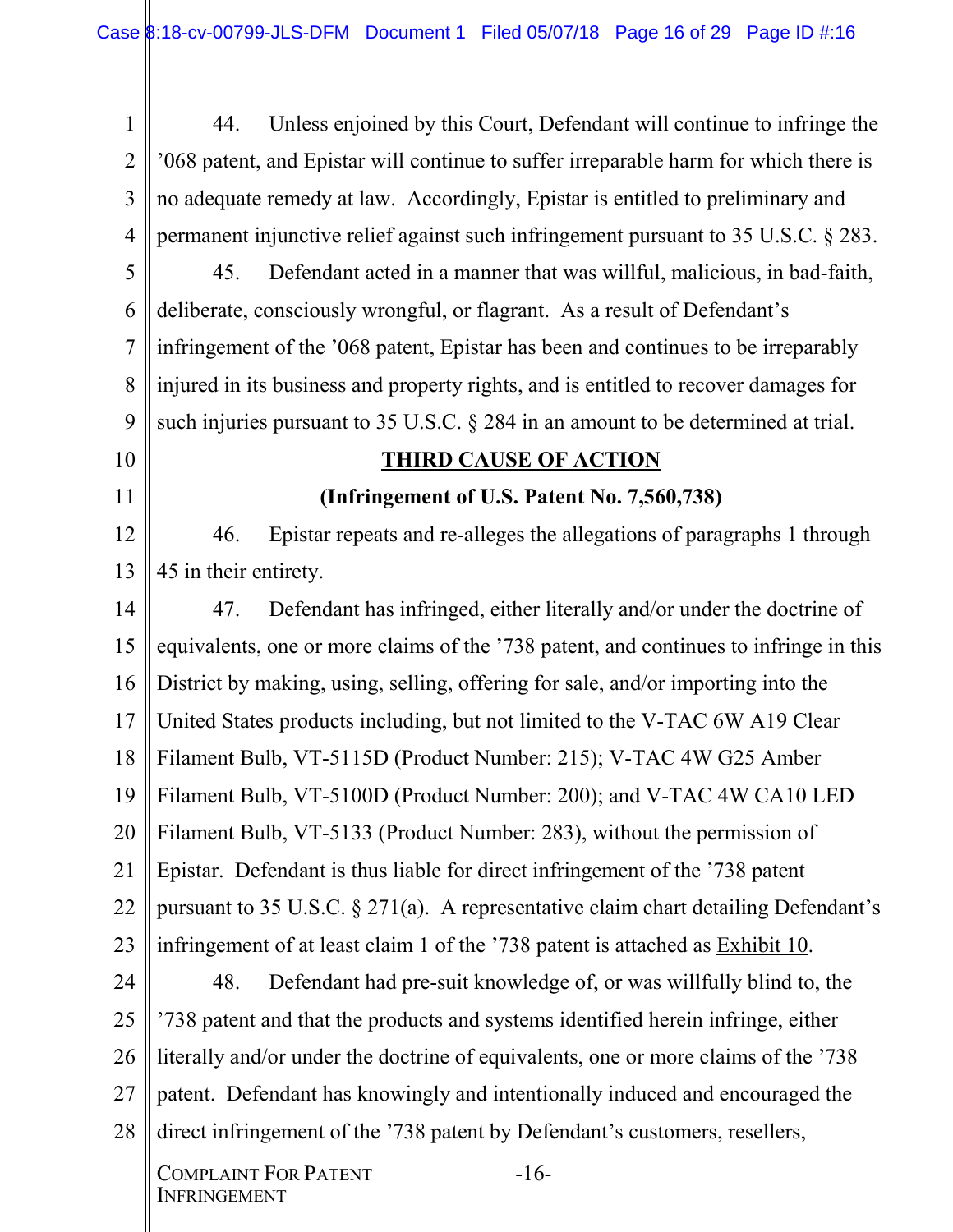1 2 3 4 5 6 7 8 9 10 11 retailers, and end users by intentionally directing them and encouraging them to make, use, sell, and/or offer to sell within the United States and/or to import into the United States one or more devices that embody the patented invention, and that incorporate the accused products and systems identified above. On information and belief, these actions include, but are not limited to: advertising the Accused Products; establishing distribution channels for the Accused Products; drafting, distributing, or making available technical specifications and catalogues for the Accused Products; and/or providing technical support or other services for the Accused Products to Defendant's customers and prospective customers. Defendant is therefore liable for indirect infringement of the '738 patent pursuant to 35 U.S.C. § 271(b).

12 13 14 15 16 17 18 19 20 21 22 23 24 49. Defendant had pre-suit knowledge of, or was willfully blind to, the '738 patent and that the products and systems identified infringe, either literally and/or under the doctrine of equivalents, one or more claims of the '738 patent. Defendant has and continues to contributorily infringe, and will continue to contributorily infringe, either literally and/or under the doctrine of equivalents, one or more claims of the '738 patent. Defendant has knowingly and intentionally contributorily infringed the '738 patent by offering to sell, selling, and/or importing into the United States a component constituting a material part of the invention disclosed in the '738 patent, knowing the same to be made or adapted specifically for use in the infringement of the '738 patent, and not a staple article or commodity of commerce suitable for substantial non-infringing use. Defendant is therefore liable for indirect infringement of the '738 patent pursuant to 35 U.S.C.  $§ 271(c).$ 

25 26 27 28 50. Unless enjoined by this Court, Defendant will continue to infringe the '738 patent, and Epistar will continue to suffer irreparable harm for which there is no adequate remedy at law. Accordingly, Epistar is entitled to preliminary and permanent injunctive relief against such infringement pursuant to 35 U.S.C. § 283.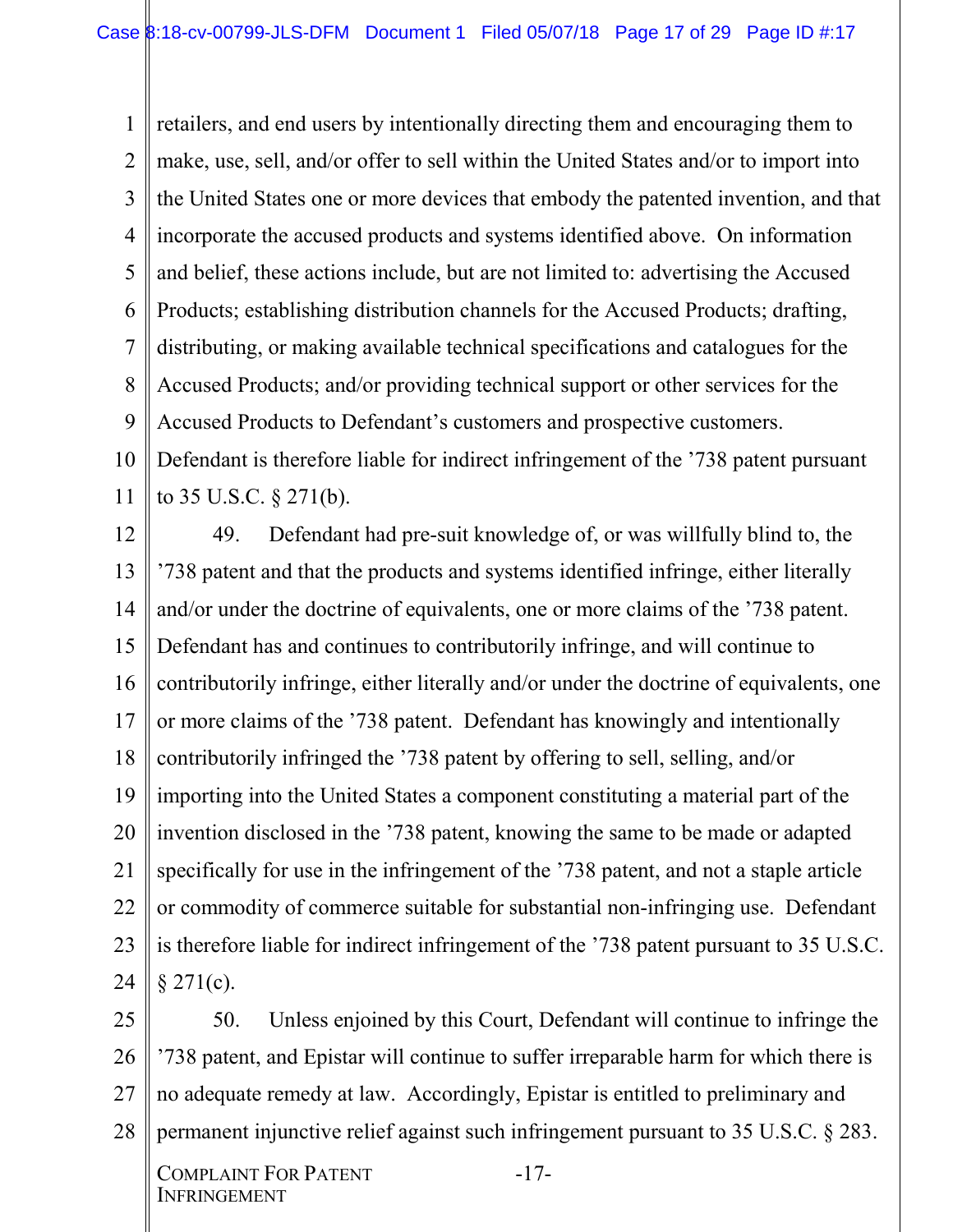1 2 3 4 5 51. Defendant acted in a manner that was willful, malicious, in bad-faith, deliberate, consciously wrongful, or flagrant. As a result of Defendant's infringement of the '738 patent, Epistar has been and continues to be irreparably injured in its business and property rights, and is entitled to recover damages for such injuries pursuant to 35 U.S.C. § 284 in an amount to be determined at trial.

#### **FOURTH CAUSE OF ACTION**

#### **(Infringement of U.S. Patent No. 8,240,881)**

8 9 52. Epistar repeats and re-alleges the allegations of paragraphs 1 through 51 in their entirety.

10 11 12 13 14 15 16 17 53. Defendant has infringed, either literally and/or under the doctrine of equivalents, one or more claims of the '881 patent and continues to infringe in this District, by making, using, selling, offering for sale, and/or importing into the United States products including, but not limited to, the V-TAC 6W A19 Clear Filament Bulb, VT-5115D (Product Number: 215), without the permission of Epistar. Defendant is thus liable for direct infringement of the '881 patent pursuant to 35 U.S.C. § 271(a). A representative claim chart detailing Defendant's infringement of at least claim 1 of the '881 patent is attached as Exhibit 11.

18 19 20 21 22 23 24 25 26 27 28 54. Defendant had pre-suit knowledge of, or was willfully blind to, the '881 patent and that the products and systems identified herein infringe, either literally and/or under the doctrine of equivalents, one or more claims of the '881 patent. Defendant has knowingly and intentionally induced and encouraged the direct infringement of the '881 patent by Defendant's customers, resellers, retailers, and end users by intentionally directing them and encouraging them to make, use, sell, and/or offer to sell within the United States and/or to import into the United States one or more devices that embody the patented invention and that incorporate the accused products and systems identified above. On information and belief, these actions include, but are not limited to: advertising the Accused Products; establishing distribution channels for the Accused Products; drafting,

6

7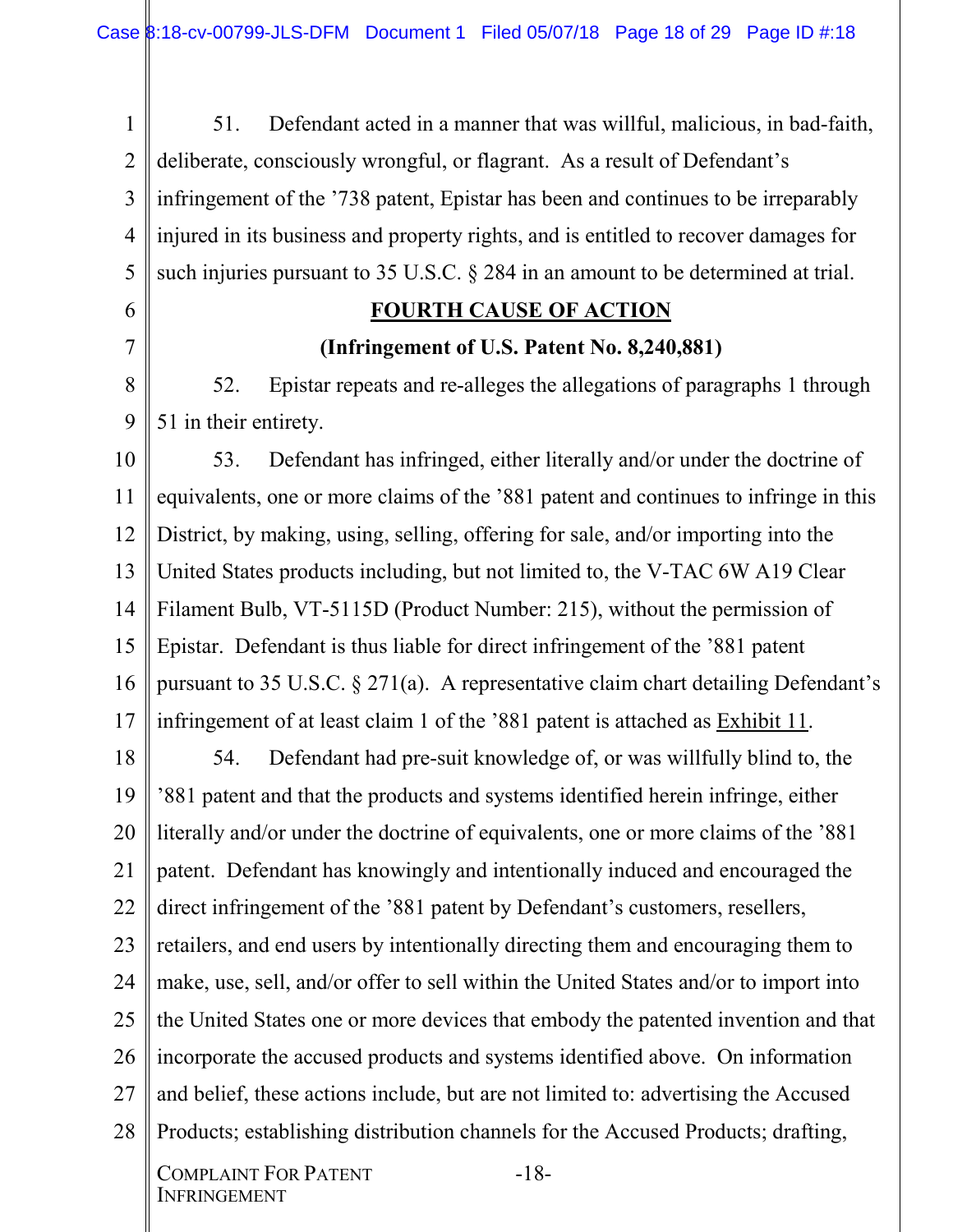1 2 3 4 5 distributing, or making available technical specifications and catalogues for the Accused Products; and/or providing technical support or other services for the Accused Products to Defendant's customers and prospective customers. Defendant is therefore liable for indirect infringement of the '881 patent pursuant to 35 U.S.C. § 271(b).

6 7 8 9 10 11 12 13 14 15 16 17 18 55. Defendant had pre-suit knowledge of, or was willfully blind to, the '881 patent and that the products and systems identified infringe, either literally and/or under the doctrine of equivalents, one or more claims of the '881 patent. Defendant has and continues to contributorily infringe, and will continue to contributorily infringe, either literally and/or under the doctrine of equivalents, one or more claims of the '881 patent. Defendant has knowingly and intentionally contributorily infringed the '881 patent by offering to sell, selling, and/or importing into the United States a component constituting a material part of the invention disclosed in the '881 patent, knowing the same to be made or adapted specifically for use in the infringement of the '881 patent, and not a staple article or commodity of commerce suitable for substantial non-infringing use. Defendant is therefore liable for indirect infringement of the '881 patent pursuant to 35 U.S.C.  $§$  271(c).

19 20 21 22 56. Unless enjoined by this Court, Defendant will continue to infringe the '881 patent, and Epistar will continue to suffer irreparable harm for which there is no adequate remedy at law. Accordingly, Epistar is entitled to preliminary and permanent injunctive relief against such infringement pursuant to 35 U.S.C. § 283.

23 24 25 26 27 57. Defendant acted in a manner that was willful, malicious, in bad-faith, deliberate, consciously wrongful, or flagrant. As a result of Defendant's infringement of the '881 patent, Epistar has been and continues to be irreparably injured in its business and property rights, and is entitled to recover damages for such injuries pursuant to 35 U.S.C. § 284 in an amount to be determined at trial.

28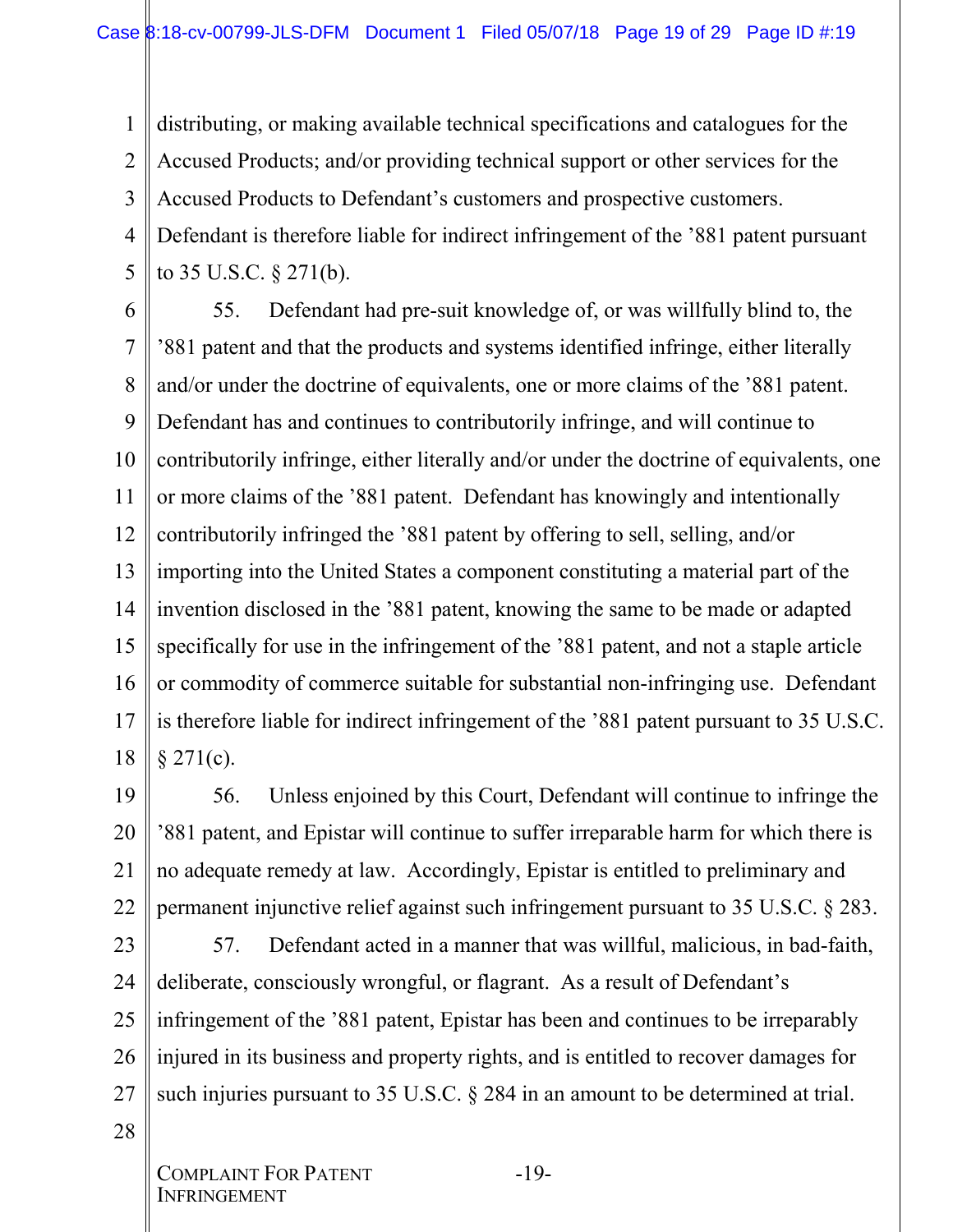# 2

1

# **FIFTH CAUSE OF ACTION**

#### **(Infringement of U.S. Patent No. 9,065,022)**

3 4 58. Epistar repeats and re-alleges the allegations of paragraphs 1 through 57 in their entirety.

5 6 7 8 9 10 11 12 59. Defendant has infringed, either literally and/or under the doctrine of equivalents, one or more claims of the '022 patent and continues to infringe in this District, by making, using, selling, offering for sale, and/or importing into the United States products including, but not limited to, the V-TAC 6W A19 Clear Filament Bulb, VT-5115D (Product Number: 215), without the permission of Epistar. Defendant is thus liable for direct infringement of the '022 patent pursuant to 35 U.S.C. § 271(a). A representative claim chart detailing Defendant's infringement of at least claim 1 of the '022 patent is attached as Exhibit 12.

13 14 15 16 17 18 19 20 21 22 23 24 25 26 27 28 60. Defendant had pre-suit knowledge of, or was willfully blind to, the '022 patent and that the products and systems identified herein infringe, either literally and/or under the doctrine of equivalents, one or more claims of the '022 patent. Defendant has knowingly and intentionally induced and encouraged the direct infringement of the '022 patent by Defendant's customers, resellers, retailers, and end users by intentionally directing them and encouraging them to make, use, sell, and/or offer to sell within the United States and/or to import into the United States one or more devices that embody the patented invention and that incorporate the accused products and systems identified above. On information and belief, these actions include, but are not limited to: advertising the Accused Products; establishing distribution channels for the Accused Products; drafting, distributing, or making available technical specifications and catalogues for the Accused Products; and/or providing technical support or other services for the Accused Products to Defendant's customers and prospective customers. Defendant is therefore liable for indirect infringement of the '022 patent pursuant to 35 U.S.C. § 271(b).

COMPLAINT FOR PATENT **INFRINGEMENT** 

-20-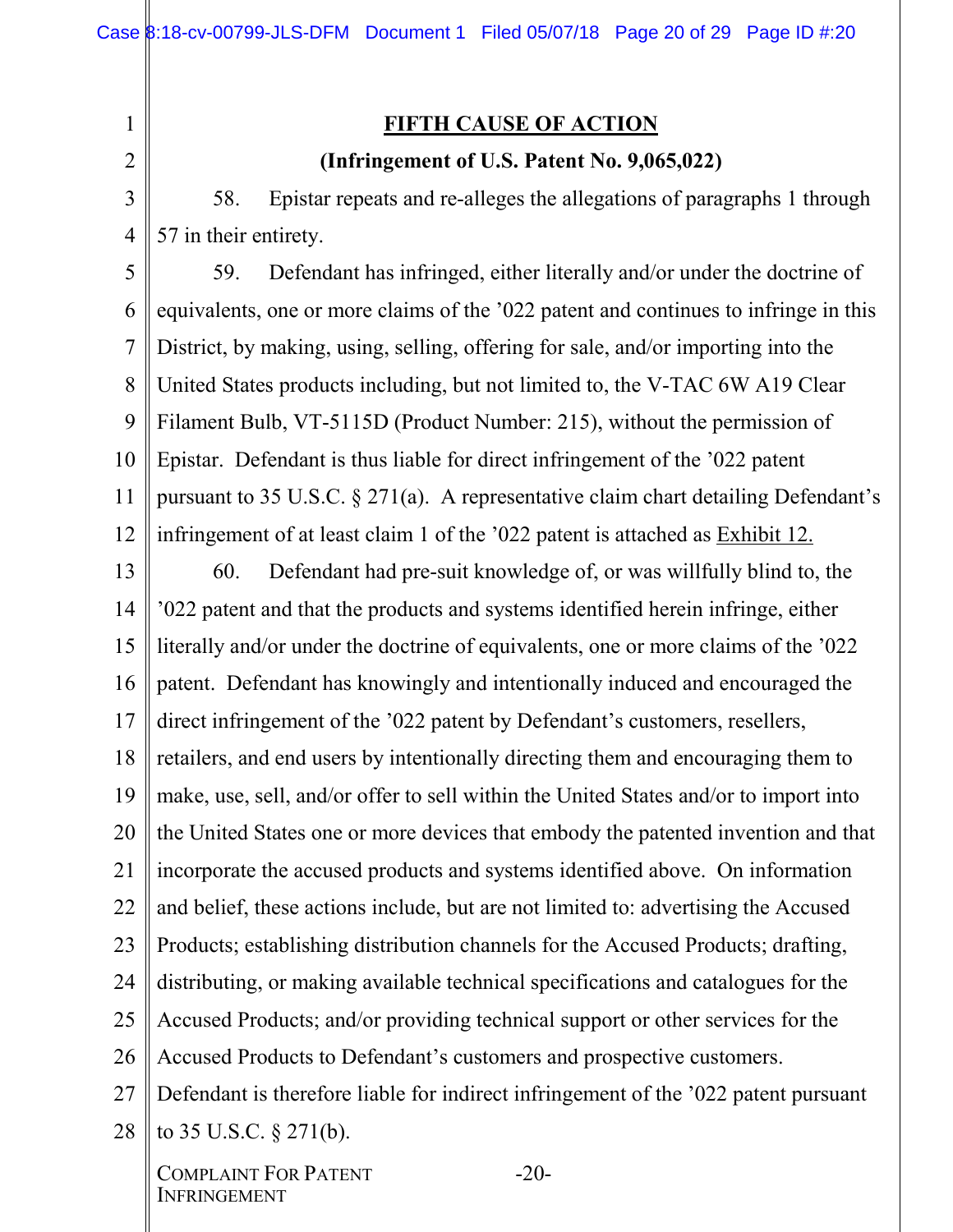1 2 3 4 5 6 7 8 9 10 11 12 13 61. Defendant had pre-suit knowledge of, or was willfully blind to, the '022 patent and that the products and systems identified infringe, either literally and/or under the doctrine of equivalents, one or more claims of the '022 patent. Defendant has and continues to contributorily infringe, and will continue to contributorily infringe, either literally and/or under the doctrine of equivalents, one or more claims of the '022 patent. Defendant has knowingly and intentionally contributorily infringed the '022 patent by offering to sell, selling, and/or importing into the United States a component constituting a material part of the invention disclosed in the '022 patent, knowing the same to be made or adapted specifically for use in the infringement of the '022 patent, and not a staple article or commodity of commerce suitable for substantial non-infringing use. Defendant is therefore liable for indirect infringement of the '022 patent pursuant to 35 U.S.C.  $§ 271(c).$ 

14 15 16 17 62. Unless enjoined by this Court, Defendant will continue to infringe the '022 patent, and Epistar will continue to suffer irreparable harm for which there is no adequate remedy at law. Accordingly, Epistar is entitled to preliminary and permanent injunctive relief against such infringement pursuant to 35 U.S.C. § 283.

18 19 20 21 22 63. Defendant acted in a manner that was willful, malicious, in bad-faith, deliberate, consciously wrongful, or flagrant. As a result of Defendant's infringement of the '022 patent, Epistar has been and continues to be irreparably injured in its business and property rights, and is entitled to recover damages for such injuries pursuant to 35 U.S.C. § 284 in an amount to be determined at trial.

#### **SIXTH CAUSE OF ACTION**

# **(Infringement of U.S. Patent No. 9,488,321)**

25 26 64. Epistar repeats and re-alleges the allegations of paragraphs 1 through 63 in their entirety.

27 28 65. Defendant has infringed, either literally and/or under the doctrine of equivalents, one or more claims of the '321 patent and continues to infringe in this

COMPLAINT FOR PATENT **INFRINGEMENT** 

23

24

-21-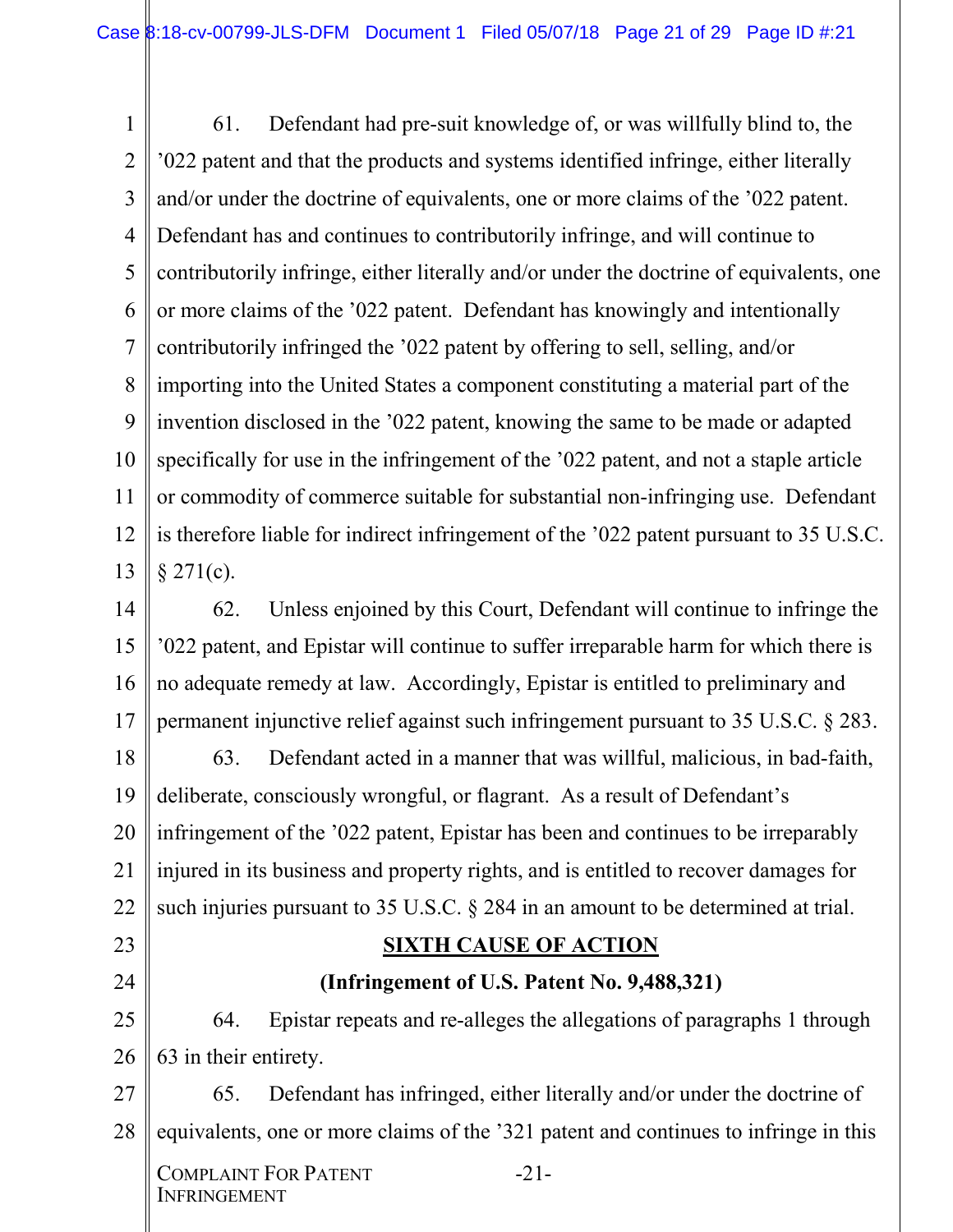1 2 3 4 5 6 District, by making, using, selling, offering for sale, and/or importing into the United States products including, but not limited to, the V-TAC 6W A19 Clear Filament Bulb, VT-5115D (Product Number: 215), without the permission of Epistar. Defendant is thus liable for direct infringement of the '321 patent pursuant to 35 U.S.C. § 271(a). A representative claim chart detailing Defendant's infringement of at least claim 1 of the '321 patent is attached as Exhibit 13.

7 8 9 10 11 12 13 14 15 16 17 18 19 20 21 22 66. Defendant had knowledge of the '321 patent and that the products and systems identified herein infringe, either literally and/or under the doctrine of equivalents, one or more claims of the '321 patent, at least as of the filing of this complaint and/or has been willfully blind. Defendant has knowingly and intentionally induced and encouraged the direct infringement of the '321 patent by Defendant's customers, resellers, retailers, and end users by intentionally directing them and encouraging them to make, use, sell, and/or offer to sell within the United States and/or to import into the United States one or more devices that embody the patented invention and that incorporate the accused products and systems identified above. On information and belief, these actions include, but are not limited to: advertising the Accused Products; establishing distribution channels for the Accused Products; drafting, distributing, or making available technical specifications and catalogues for the Accused Products; and/or providing technical support or other services for the Accused Products to Defendant's customers and prospective customers. Defendant is therefore liable for indirect infringement of the '321 patent pursuant to 35 U.S.C.  $\S 271(b)$ .

23 24 25 26 27 28 67. Defendant had knowledge of the '321 patent and that the products and systems identified infringe, either literally and/or under the doctrine of equivalents, one or more claims of the '321 patent, at least as of the filing of this complaint and/or has been willfully blind. Defendant has and continues to contributorily infringe, and will continue to contributorily infringe, either literally and/or under the doctrine of equivalents, one or more claims of the '321 patent. Defendant has

-22-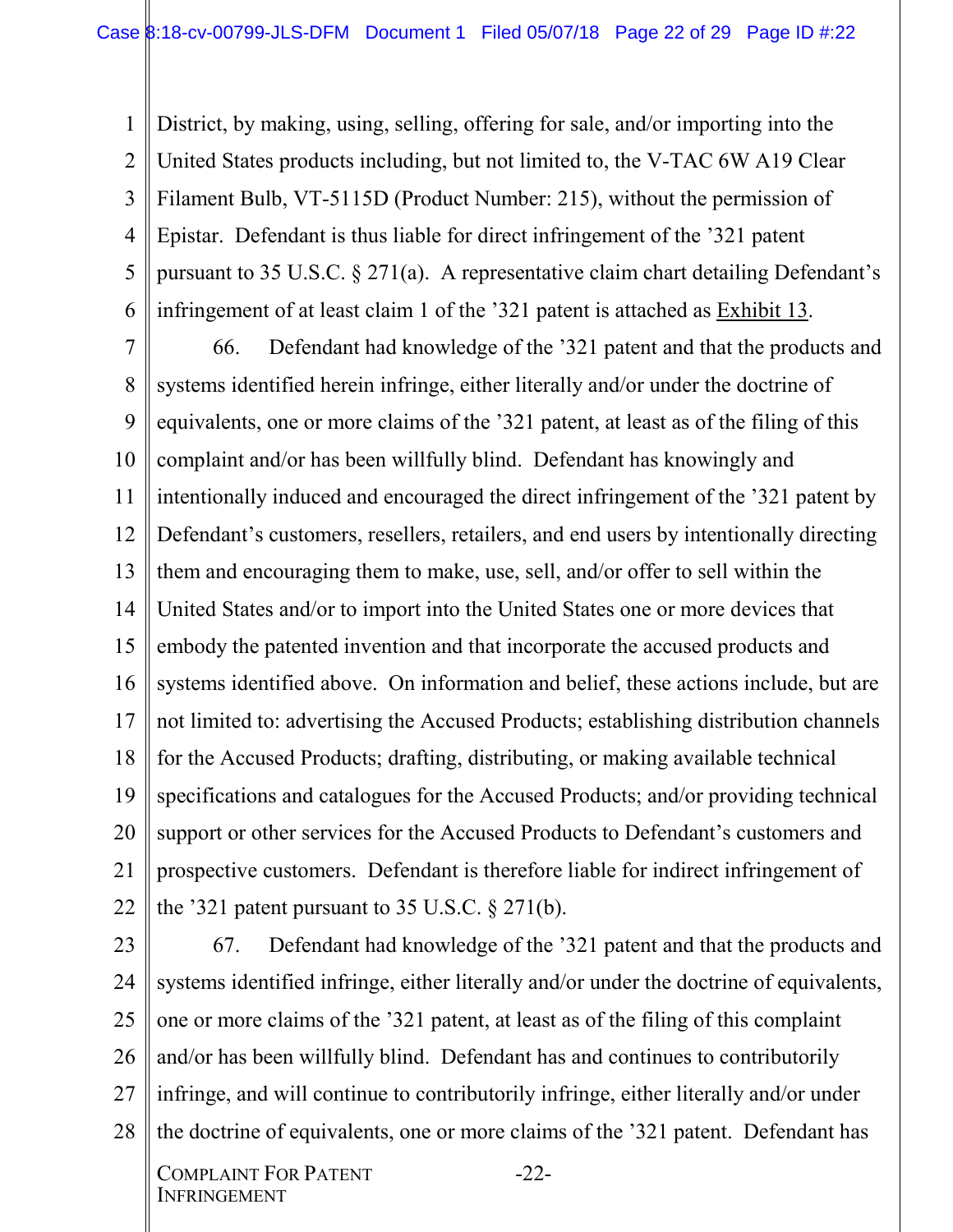1 2 3 4 5 6 7 knowingly and intentionally contributorily infringed the '321 patent by offering to sell, selling, and/or importing into the United States a component constituting a material part of the invention disclosed in the '321 patent, knowing the same to be made or adapted specifically for use in the infringement of the '321 patent, and not a staple article or commodity of commerce suitable for substantial non-infringing use. Defendant is therefore liable for indirect infringement of the '321 patent pursuant to 35 U.S.C.  $\S 271(c)$ .

8 9 10 11 68. Unless enjoined by this Court, Defendant will continue to infringe the '321 patent, and Epistar will continue to suffer irreparable harm for which there is no adequate remedy at law. Accordingly, Epistar is entitled to preliminary and permanent injunctive relief against such infringement pursuant to 35 U.S.C. § 283.

12 13 14 15 16 69. Defendant acted in a manner that was willful, malicious, in bad-faith, deliberate, consciously wrongful, or flagrant. As a result of Defendant's infringement of the '321 patent, Epistar has been and continues to be irreparably injured in its business and property rights, and is entitled to recover damages for such injuries pursuant to 35 U.S.C. § 284 in an amount to be determined at trial.

17

18

**INFRINGEMENT** 

# **SEVENTH CAUSE OF ACTION**

#### **(Infringement of U.S. Patent No. 9,664,340)**

19 20 70. Epistar repeats and re-alleges the allegations of paragraphs 1 through 69 in their entirety.

21 22 23 24 25 26 27 28 COMPLAINT FOR PATENT -23- 71. Defendant has infringed, either literally and/or under the doctrine of equivalents, one or more claims of the '340 patent and continues to infringe in this District, by making, using, selling, offering for sale, and/or importing into the United States products including, but not limited to, the V-TAC 6W A19 Clear Filament Bulb, VT-5115D (Product Number: 215); V-TAC 4W G25 Amber Filament Bulb, VT-5100D (Product Number: 200); and V-TAC 4W CA10 LED Filament Bulb, VT-5133 (Product Number: 283), without the permission of Epistar. Defendant is thus liable for direct infringement of the '340 patent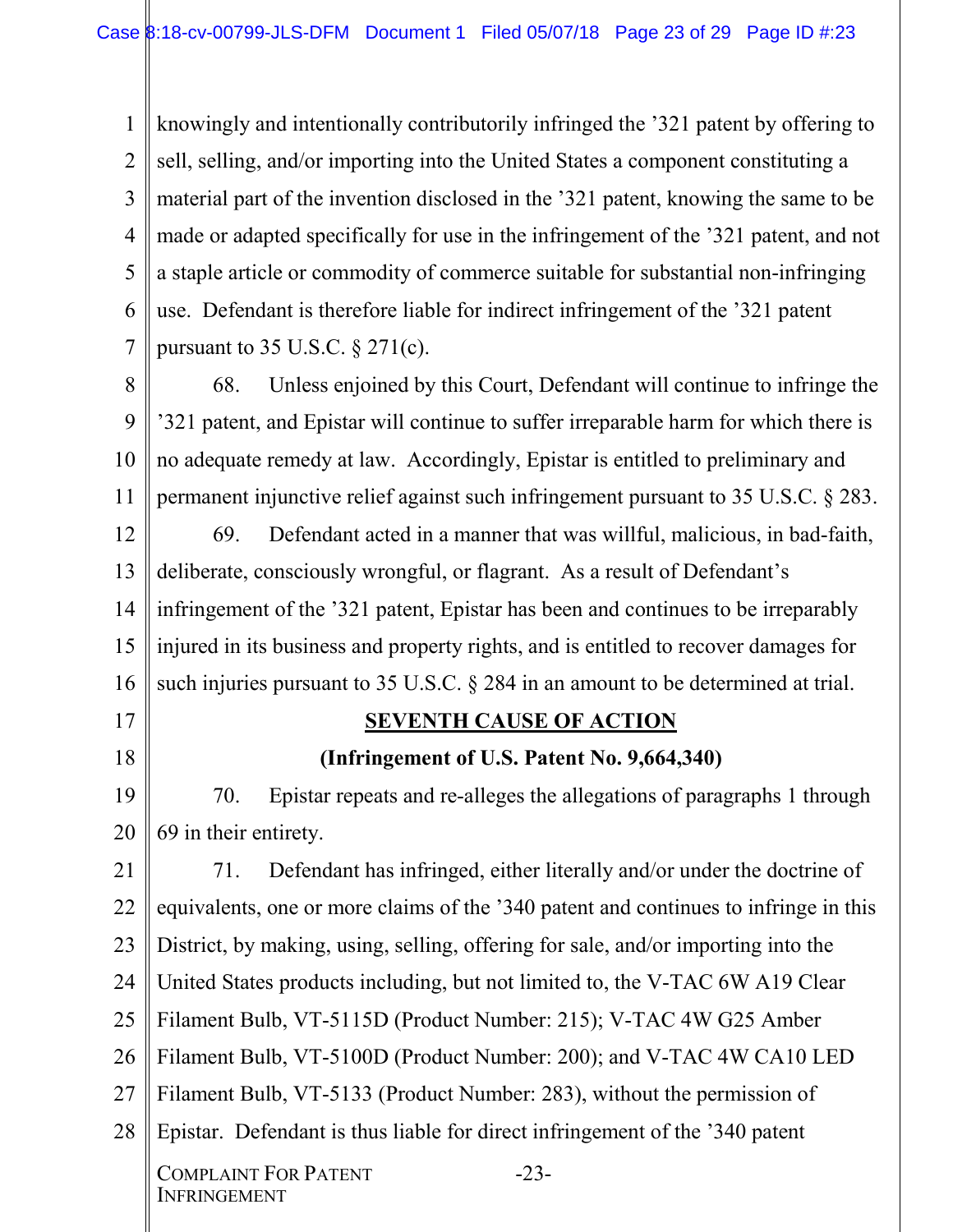1 2 pursuant to 35 U.S.C. § 271(a). A representative claim chart detailing Defendant's infringement of at least claim 1 of the '340 patent is attached as Exhibit 14.

3 4 5 6 7 8 9 10 11 12 13 14 15 16 17 72. Defendant had pre-suit knowledge of, or was willfully blind to, the '340 patent and that the products and systems identified herein infringe, either literally and/or under the doctrine of equivalents, one or more claims of the '340 patent. Defendant has knowingly and intentionally induced and encouraged the direct infringement of the '340 patent by Defendant's customers, resellers, retailers, and end users by intentionally directing them and encouraging them to make, use, sell, and/or offer to sell within the United States and/or to import into the United States one or more devices that embody the patented invention and that incorporate the accused products and systems identified above. On information and belief, these actions include, but are not limited to: advertising the Accused Products; establishing distribution channels for the Accused Products; drafting, distributing, or making available technical specifications and catalogues for the Accused Products; and/or providing technical support or other services for the Accused Products to Defendant's customers and prospective customers. Defendant is therefore liable for indirect infringement of the '340 patent pursuant

18 to 35 U.S.C. § 271(b).

19 20 21 22 23 24 25 26 27 28 73. Defendant had pre-suit knowledge of, or was willfully blind to, the '340 patent and that the products and systems identified infringe, either literally and/or under the doctrine of equivalents, one or more claims of the '340 patent. Defendant has and continues to contributorily infringe, and will continue to contributorily infringe, either literally and/or under the doctrine of equivalents, one or more claims of the '340 patent. Defendant has knowingly and intentionally contributorily infringed the '340 patent by offering to sell, selling, and/or importing into the United States a component constituting a material part of the invention disclosed in the '340 patent, knowing the same to be made or adapted specifically for use in the infringement of the '340 patent, and not a staple article

-24-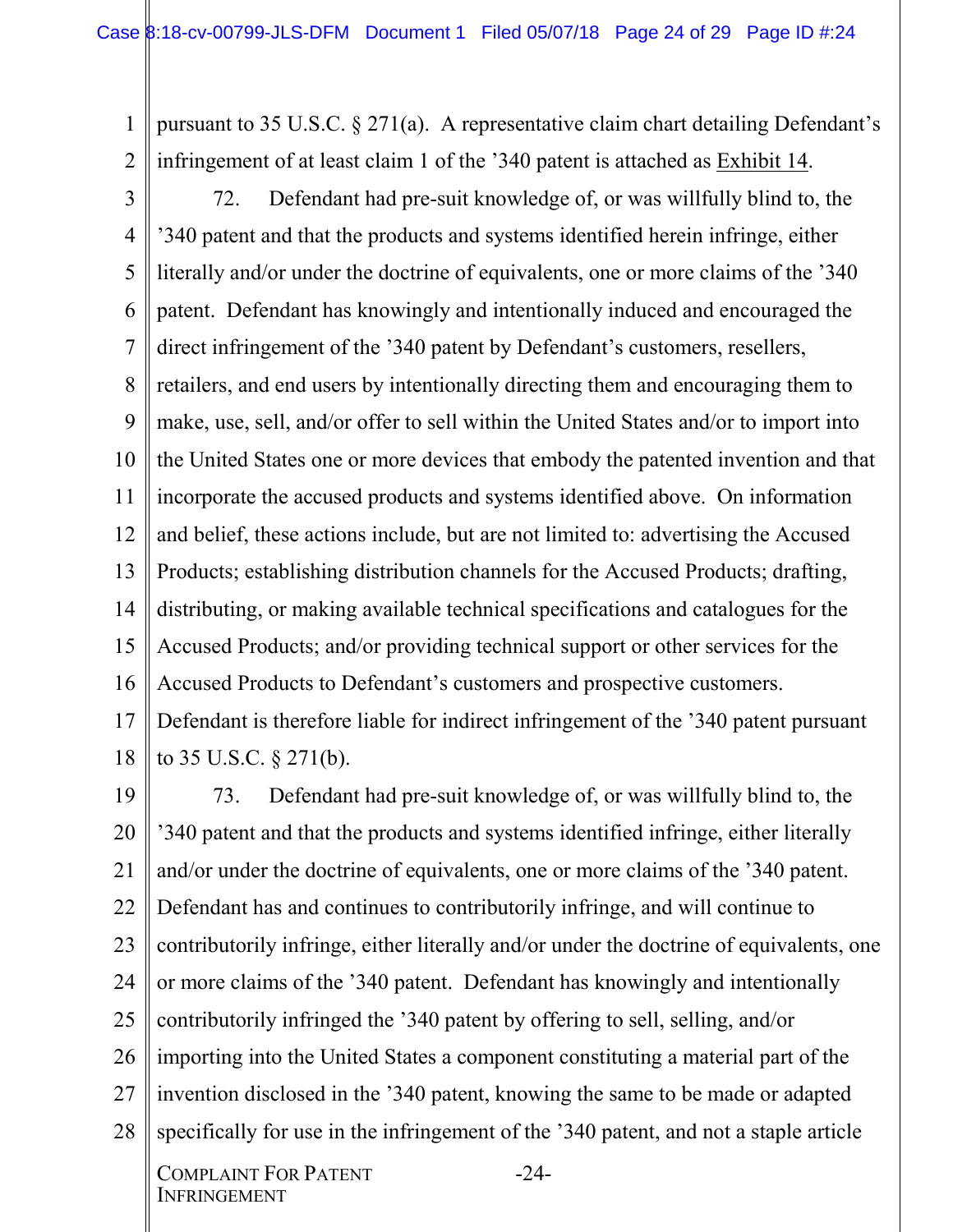INFRINGEMENT

 or commodity of commerce suitable for substantial non-infringing use. Defendant is therefore liable for indirect infringement of the '340 patent pursuant to 35 U.S.C.  $§$  271(c).

 COMPLAINT FOR PATENT -25- 74. Unless enjoined by this Court, Defendant will continue to infringe the '340 patent, and Epistar will continue to suffer irreparable harm for which there is no adequate remedy at law. Accordingly, Epistar is entitled to preliminary and permanent injunctive relief against such infringement pursuant to 35 U.S.C. § 283. 75. Defendant acted in a manner that was willful, malicious, in bad-faith, deliberate, consciously wrongful, or flagrant. As a result of Defendant's infringement of the '340 patent, Epistar has been and continues to be irreparably injured in its business and property rights, and is entitled to recover damages for such injuries pursuant to 35 U.S.C. § 284 in an amount to be determined at trial.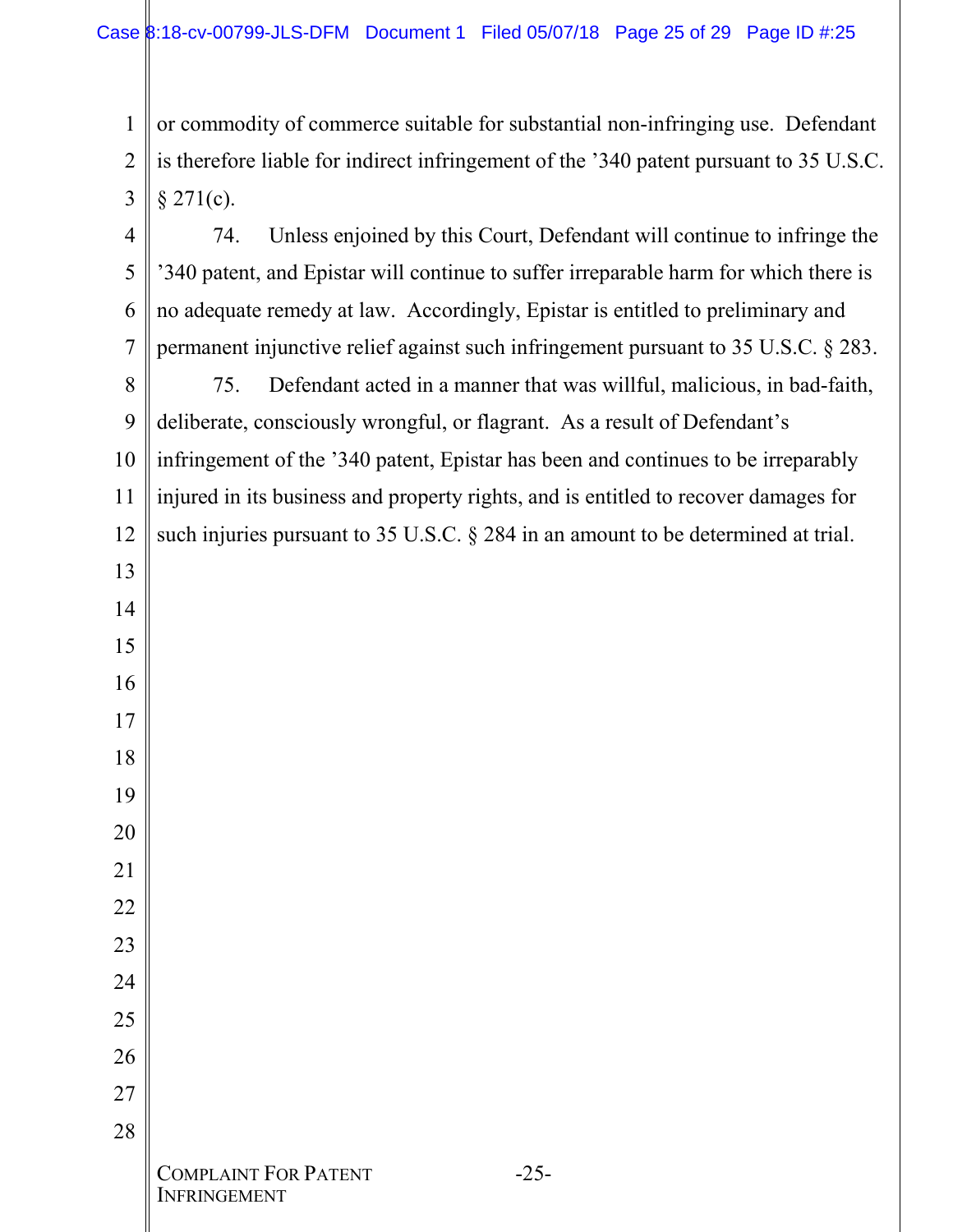#### **PRAYER FOR RELIEF**

2 3 WHEREFORE, Plaintiff requests entry of judgment in its favor and against Defendant as follows:

4 5 6 a. That Defendant is liable for infringement, contributing to the infringement, and/or inducing the infringement of one or more claims of the Patents-in-Suit, as alleged herein;

7

1

b. That such infringement is willful;

8 9 10 11 12 13 14 15 c. That Defendant and its parents, subsidiaries, affiliates, successors, predecessors, assigns, and the officers, directors, agents, servants, and employees of each of the foregoing, customers and/or licensees and those persons acting in concert or participation with any of them, are enjoined and restrained from continued infringement, including but not limited to using, making, importing, offering for sale and/or selling products that infringe, and from contributorily and/or inducing the infringement of the Patents-in-Suit prior to their expiration, including any extensions;

16 17 18 19 d. An Order directing Defendant to file with this Court and serve upon Plaintiff's counsel within 30 days after the entry of the Order of Injunction a report setting forth the manner and form in which Defendant has complied with the injunction;

20 21 22 23 e. An award of damages adequate to compensate Plaintiff for the infringement that has occurred, in accordance with 35 U.S.C. § 284, in lost profits, price erosion, and/or reasonable royalty, including pre-judgment and postjudgment interest at the highest rates allowed by law;

24 25 26 f. An accounting and/or supplemental damages for all damages occurring after any discovery cutoff and through the Court's decision regarding the imposition of a permanent injunction;

27 28 g. An award of attorneys' fees based on this being an exceptional case pursuant to 35 U.S.C. § 285, including prejudgment interest on such fees;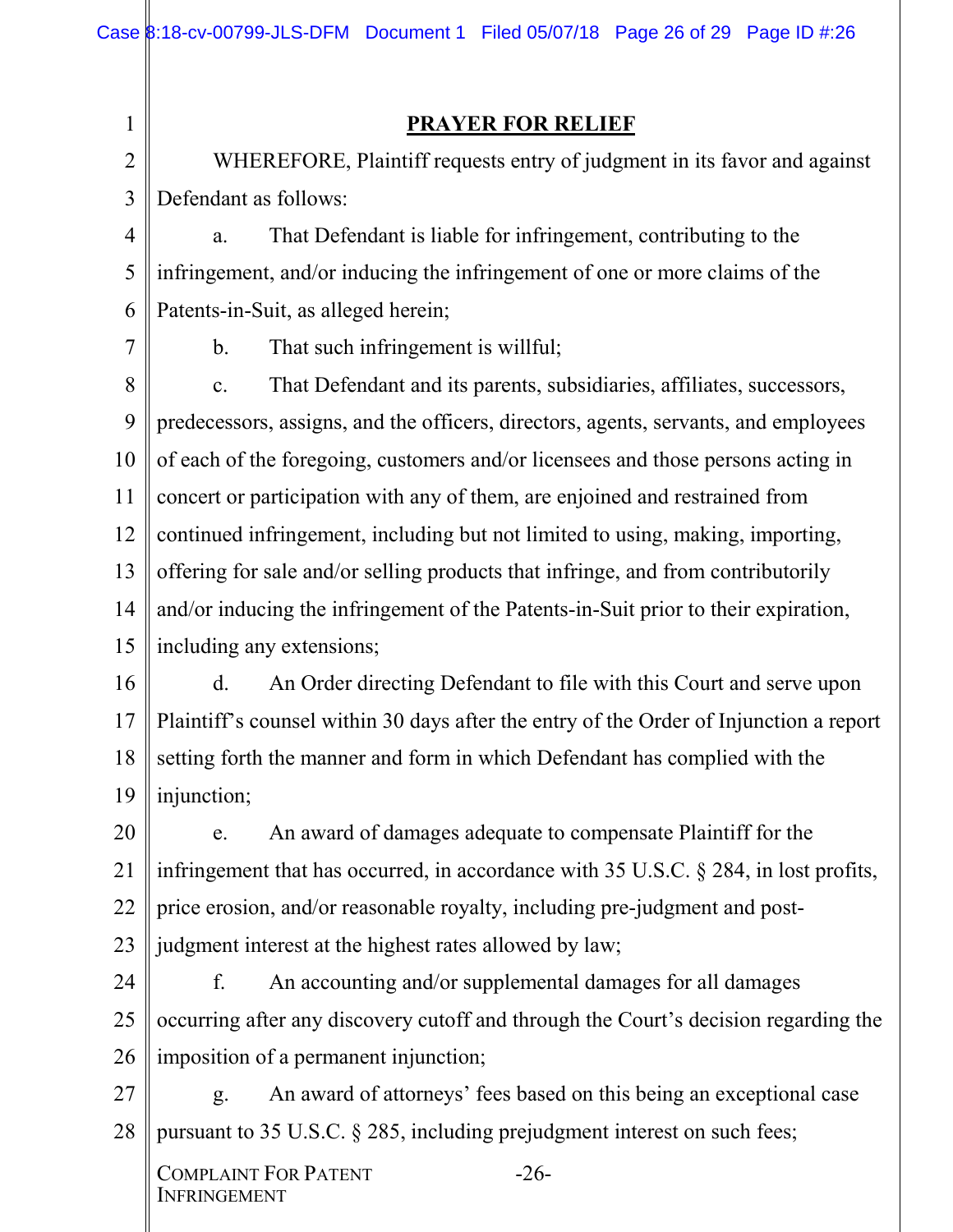|                               | Case 8:18-cv-00799-JLS-DFM Document 1 Filed 05/07/18 Page 27 of 29 Page ID #:27    |                                                                        |
|-------------------------------|------------------------------------------------------------------------------------|------------------------------------------------------------------------|
| 1<br>$\overline{2}$<br>3<br>4 | $h$ .<br>Costs and expenses in this action;<br>$i$ .<br>deem just and appropriate. | Such other and further relief, in law and in equity, as this Court may |
| 5                             |                                                                                    |                                                                        |
| 6                             |                                                                                    |                                                                        |
| 7                             |                                                                                    |                                                                        |
| 8<br>9                        | Dated: May 7, 2018                                                                 | WILSON SONSINI GOODRICH & ROSATI                                       |
| 10                            |                                                                                    | Professional Corporation                                               |
| 11                            |                                                                                    |                                                                        |
| 12                            |                                                                                    | By: /s/ James C. Yoon<br>James C. Yoon                                 |
| 13                            |                                                                                    | <b>Attorney for Epistar Corporation</b>                                |
| 14                            |                                                                                    |                                                                        |
| 15<br>16                      |                                                                                    |                                                                        |
| 17                            |                                                                                    |                                                                        |
| 18                            |                                                                                    |                                                                        |
| 19                            |                                                                                    |                                                                        |
| 20                            |                                                                                    |                                                                        |
| 21<br>22                      |                                                                                    |                                                                        |
| 23                            |                                                                                    |                                                                        |
| 24                            |                                                                                    |                                                                        |
| 25                            |                                                                                    |                                                                        |
| 26                            |                                                                                    |                                                                        |
| 27                            |                                                                                    |                                                                        |
| 28                            | <b>COMPLAINT FOR PATENT</b><br>INFRINGEMENT                                        | $-27-$                                                                 |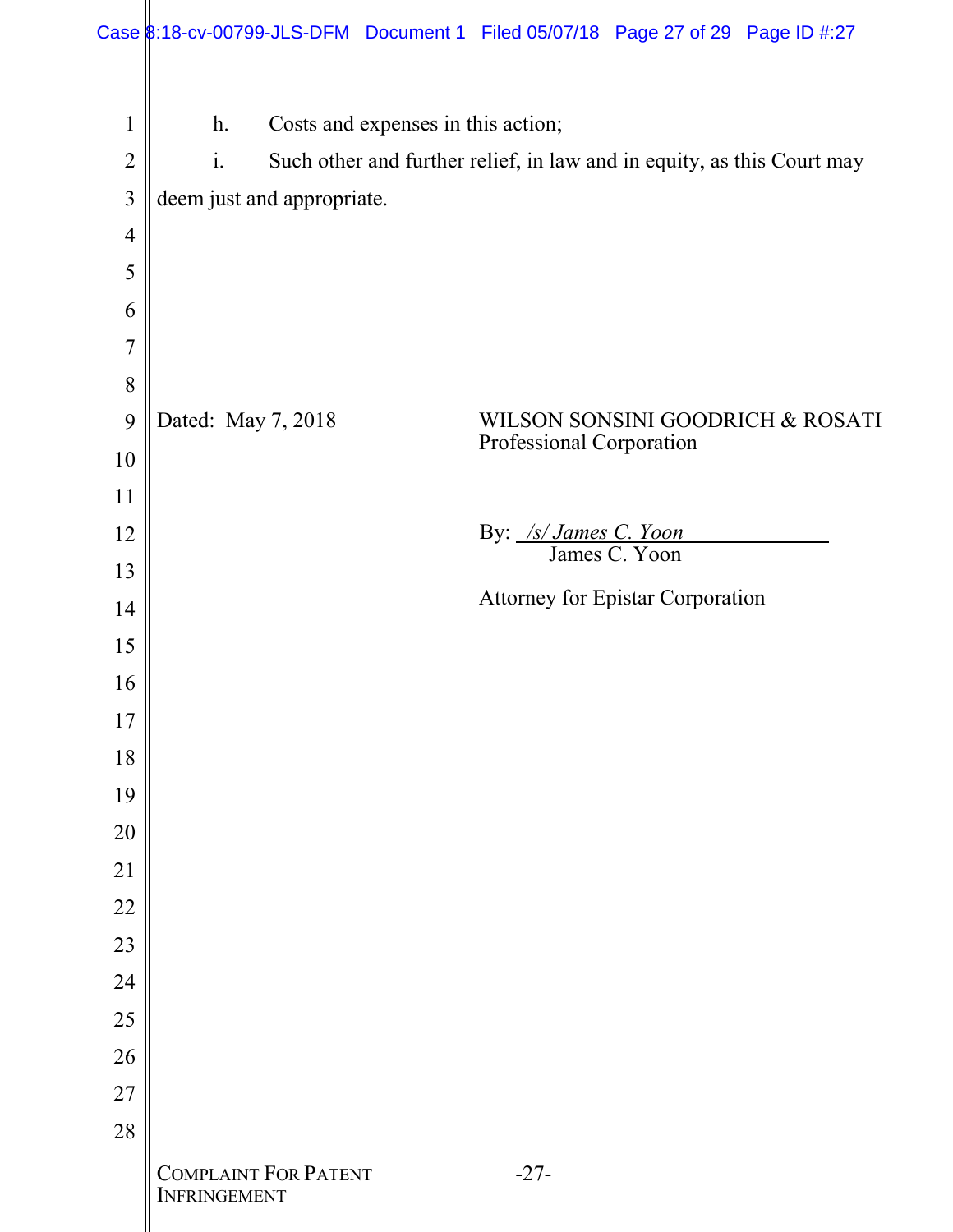|                |                                                                           |  |                              | Case 8:18-cv-00799-JLS-DFM Document 1 Filed 05/07/18 Page 28 of 29 Page ID #:28 |
|----------------|---------------------------------------------------------------------------|--|------------------------------|---------------------------------------------------------------------------------|
|                |                                                                           |  |                              |                                                                                 |
| $\mathbf{1}$   |                                                                           |  | <b>DEMAND FOR JURY TRIAL</b> |                                                                                 |
| $\overline{2}$ | Pursuant to Rule 38(b) of the Federal Rules of Civil Procedure, plaintiff |  |                              |                                                                                 |
| 3              | Epistar Corporation demands a trial by jury of this action.               |  |                              |                                                                                 |
| $\overline{4}$ |                                                                           |  |                              |                                                                                 |
| 5              | Dated: May 7, 2018                                                        |  | Professional Corporation     | WILSON SONSINI GOODRICH & ROSATI                                                |
| 6              |                                                                           |  |                              |                                                                                 |
| $\overline{7}$ |                                                                           |  | By: /s/ James C. Yoon        |                                                                                 |
| 8              |                                                                           |  |                              | James C. Yoon                                                                   |
| 9              |                                                                           |  |                              | <b>Attorney for Epistar Corporation</b>                                         |
| 10             |                                                                           |  |                              |                                                                                 |
| 11             |                                                                           |  |                              |                                                                                 |
| 12             |                                                                           |  |                              |                                                                                 |
| 13             |                                                                           |  |                              |                                                                                 |
| 14             |                                                                           |  |                              |                                                                                 |
| 15             |                                                                           |  |                              |                                                                                 |
| 16             |                                                                           |  |                              |                                                                                 |
| 17             |                                                                           |  |                              |                                                                                 |
| 18<br>19       |                                                                           |  |                              |                                                                                 |
| 20             |                                                                           |  |                              |                                                                                 |
| 21             |                                                                           |  |                              |                                                                                 |
| 22             |                                                                           |  |                              |                                                                                 |
| 23             |                                                                           |  |                              |                                                                                 |
| 24             |                                                                           |  |                              |                                                                                 |
| 25             |                                                                           |  |                              |                                                                                 |
| 26             |                                                                           |  |                              |                                                                                 |
| 27             |                                                                           |  |                              |                                                                                 |
| 28             |                                                                           |  |                              |                                                                                 |
|                | <b>COMPLAINT FOR PATENT</b><br><b>INFRINGEMENT</b>                        |  | $-28-$                       |                                                                                 |